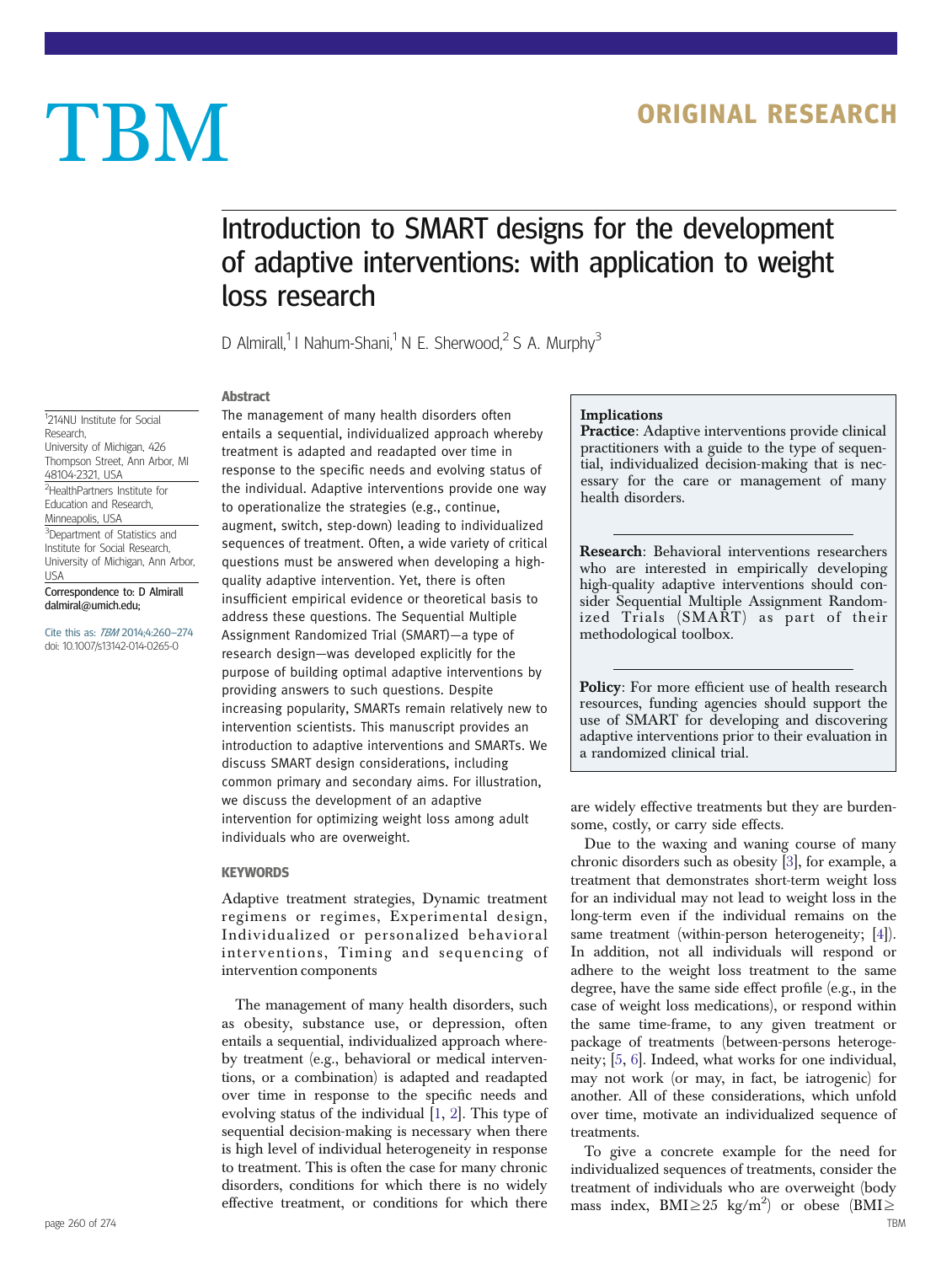<span id="page-1-0"></span> $30 \text{ kg/m}^2$ ) with individual behavioral weight loss treatment (IBT) [\[7](#page-13-0)–[9\]](#page-13-0). IBT is incorporated in most healthy dieting and weight loss interventions. It involves strategies such as goal setting, self-monitoring, and stimulus control; and it is often administered via weekly sessions and can be delivered on an individual basis or in a group-based setting. Despite the general success of interventions such as IBT (and others [\[7,](#page-13-0) [10](#page-13-0)–[14](#page-13-0)]), a significant number of individuals do not lose a clinically significant amount of weight (for example,  $\geq 7$  % weight loss in a 26week period  $({\sim}6$  months) [[15\]](#page-13-0)) or meet their targeted goals for weight loss. Further, research suggests that it may be possible to identify such individuals early, i.e., during treatment [[16\]](#page-13-0). Therefore, developing new weight loss interventions that (i) begin with IBT, (ii) identify individuals showing early signs of nonresponse to IBT, and (iii) *adapt* subsequent treatment to these nonresponding individuals may be important for increasing the total number of people who lose weight.

Adaptive interventions (AI), defined and discussed more formally in Section "[Adaptive](#page-2-0) [Interventions](#page-2-0)" below, provide one way to guide or formalize individualized sequences of treatment. The following is an example adaptive intervention (Fig. 1a) for weight loss involving IBT and meal replacements [[5\]](#page-12-0) (MR), which involves, for example, the replacement of one to three meals per day via the provision of prepackaged food items from a planned menu: "Begin with five weekly sessions of IBT. At the end of the 5th weekly IBT session, if the individual has lost  $\geq 5$  lbs (i.e., a responder), then continue on IBT. Otherwise, if the individual is a nonresponder, then augment IBT with Meal Replacements (IBT+MR) starting at the 6th weekly session."

Often, a wide variety of critical questions must be answered when seeking to develop an adaptive intervention. Yet, in many settings, there is insufficient empirical evidence or theoretical basis to address these questions. Drawing on the example above, possible questions confronted by the investigators may include (a) "Should we begin with short duration IBT (5 weekly sessions) or long duration IBT (10 weekly sessions) before making a decision about subsequent treatment?"; or, put a slightly different way, "When is the optimal time (5 vs 10 weeks) to define nonresponse to IBT and offer an alternative or supplementary intervention strategy?"; (b) "For individuals who do not respond to IBT, should we augment IBT with MR or switch to another weight loss intervention?"; (c) "Should the decision concerning the initial duration of IBT be individualized based on factors known about the patient at baseline (e.g., individuals who have comorbidities, or a history of emotional eating and may need more time on IBT to achieve a clinically meaningful response during IBT)?"; and (d) "Could the decision to augment with MR vs switch be individualized based on other intermediate outcomes (e.g., early indicators of adherence to IBT, such as completion of self-



Fig 1 <sup>|</sup> <sup>a</sup>. This is one example of an adaptive intervention for weight loss. Response status is defined as losing <sup>≥</sup>5 lbs by the end of the 5th weekly session on IBT. Total treatment occurs over 26 weeks. b. This is a second example of an adaptive intervention for weight loss. This example builds on the example in Fig. 1. In this example, the duration of initial IBT is individualized based on baseline information about emotional eating.  $IBT$  individualized behavioral treatment,  $MR$  meal replacements, ACT acceptance and commitment therapy (adapted for weight loss)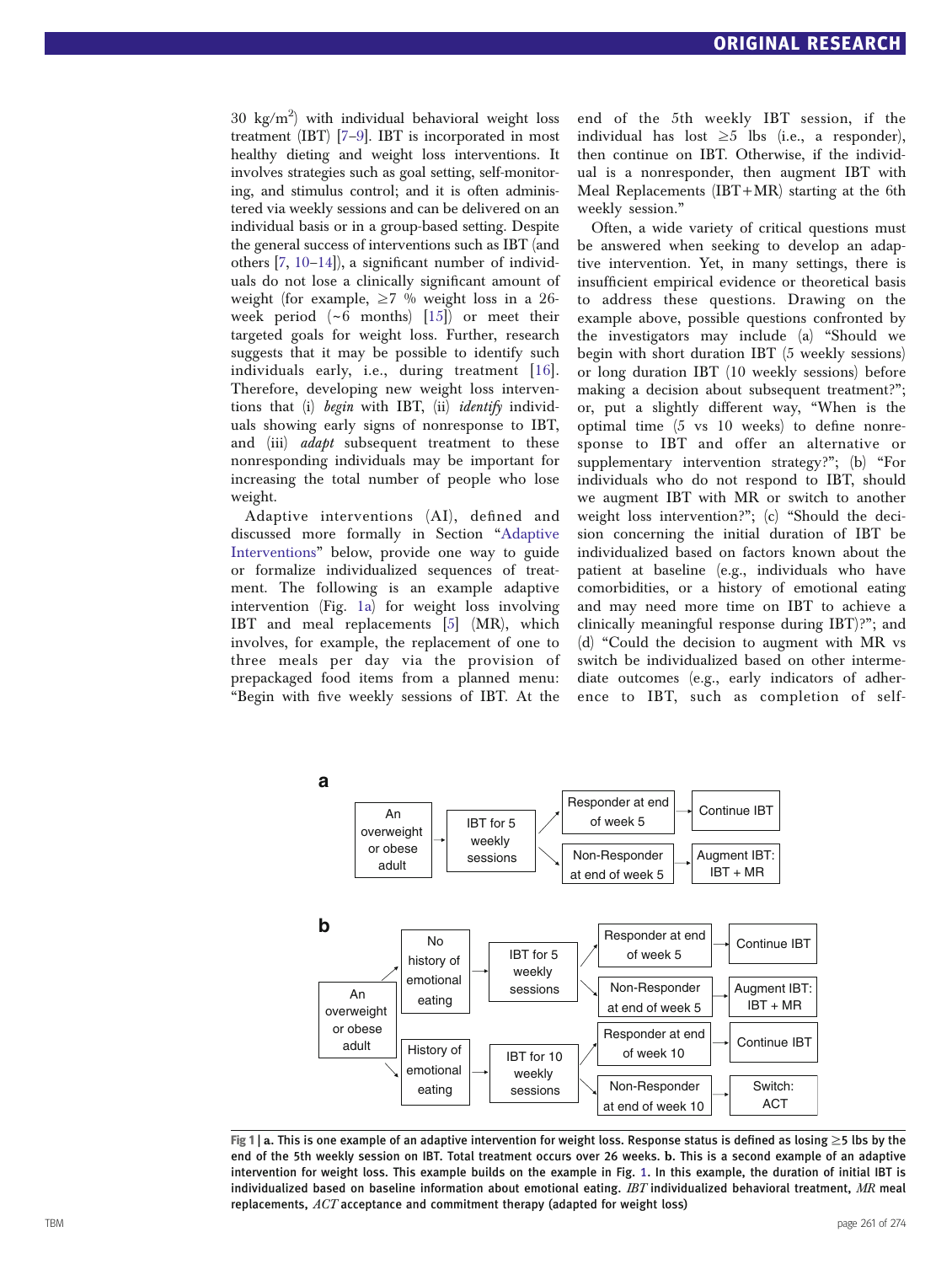<span id="page-2-0"></span>

| The four elements of an | Figure 1a                                                                                                                   |                                                                                                                            | Figure 1b                                                                                                             |                                                                                                                                                       |
|-------------------------|-----------------------------------------------------------------------------------------------------------------------------|----------------------------------------------------------------------------------------------------------------------------|-----------------------------------------------------------------------------------------------------------------------|-------------------------------------------------------------------------------------------------------------------------------------------------------|
| adaptive intervention   | ntervention<br>A simple example of an adaptive                                                                              |                                                                                                                            | A more deeply-tailored adaptive intervention                                                                          |                                                                                                                                                       |
| Critical decision point | Type of first-stage treatment                                                                                               | Type of second-stage treatment                                                                                             | Type and duration of first-stage treatment                                                                            | second-stage treatment<br>Type and duration of                                                                                                        |
| Treatment option(s)     | IBT for 5 weekly sessions                                                                                                   | (augment) for 21 weekly<br>Continued IBT or IBT+MR                                                                         | 5 or 10 weekly sessions<br>IBT for                                                                                    | weekly sessions, IBT+MR<br>Continued IBT for 16 or 21                                                                                                 |
|                         |                                                                                                                             | sessions                                                                                                                   |                                                                                                                       | sessions, or ACT (switch)<br>(augment) for 21 weekly<br>for 16 weekly sessions                                                                        |
| Tailoring variable(s)   | [None]                                                                                                                      | baseline to the end of<br>Change in weight from<br>5 weeks                                                                 | History of emotional eating                                                                                           | weight from baseline to the<br>end of first-stage treatment<br>First-stage treatment duration<br>(or history of emotional<br>eating) and change in    |
| Decision rule           | All overweight or obese<br>adults offered IBT                                                                               | continue IBT; otherwise,<br>if nonresponder, then<br>weight $\geq$ 5 lbs), then<br>If responder (change in<br><b>BT+MR</b> | for 10 weeks; otherwise, short<br>eating, then long duration IBT<br>If adult has history of emotional<br>duration IBT | to IBT for 10 weeks, then ACT<br>for 5 weeks, then IBT+MR;<br>otherwise, if nonresponder<br>IBT; If nonresponder to IBT<br>f responder, then continue |
|                         | Responder=weight loss of 5 lbs or more and nonresponder=weight gain, no change in weight, or weight loss of less than 5 lbs |                                                                                                                            |                                                                                                                       |                                                                                                                                                       |

individualized behavioral treatment, MR meal replacements,  $ACT$  acceptance and commitment therapy (adapted to address weight loss) IBT individualized behavioral treatment, MR meal replacements, ACT acceptance and commitment therapy (adapted to address weight loss)  $BT$  monitoring records, or failure to recommended changes in diet while on IBT)?"

The Sequential Multiple Assignment Randomized Trial (SMART)—a special type of factorial study design [\[17](#page-13-0)]—uses experimental design principles to obtain answers to many of the challenging critical questions around adaptive interventions, such as those raised above [[18](#page-13-0)–[20\]](#page-13-0). Developed explicitly for the purpose of building empirically supported adaptive interventions, they are meant to complement the use of theoretical models and expert clinical consensus for developing optimal adaptive interventions [\[21](#page-13-0)–[23\]](#page-13-0).

Despite their increasing popularity due to their real-world clinical appeal, and their fit in research aimed at developing high-quality adaptive interventions, SMARTs remain relatively new to many behavioral intervention scientists. Due to their novelty, and because SMARTs represent a significant departure from the standard two-arm randomized clinical trial (RCT), many questions remain about SMARTs and their role in the greater scientific process. For example, "What kind of questions can I answer using a SMART?" and "If I use a SMART design, does it mean I do not have to conduct an RCT?"

The purpose of this manuscript is to introduce adaptive interventions (AIs) and SMART to behavioral intervention scientists. We focus on study design concepts and how to match the study design to the types of scientific questions that might be addressed in the development and evaluation of AIs. To illustrate ideas, we discuss the development of an AI for optimizing weight loss.

## **ADAPTIVE INTERVENTIONS**

An adaptive intervention (AI) is a sequence of decision rules that specify whether, how, when (timing), and based on which measures, to alter the dosage (duration, frequency or amount [\[24](#page-13-0)]), type, or delivery of treatment(s) at decision stages in the course of care. AIs are also known by a variety of different names. In the statistical literature, they are commonly referred to as dynamic treatment regimes [\[17,](#page-13-0) [19,](#page-13-0) [25](#page-13-0)–[37\]](#page-13-0) (or, more appropriately, regimens). In the mental health and substance use literatures, they are more commonly known as adaptive treatment strategies [[38,](#page-13-0) [39\]](#page-13-0). Investigators often study a special type of adaptive intervention, known as a stepped-care intervention [\[40](#page-13-0)–[44](#page-13-0)]. Stepped-care interventions begin with a low-intensity intervention that is increased if certain milestones are not achieved [[45\]](#page-13-0). AIs may include stepped-up treatment (e.g., for individuals not able to lose weight) or stepped-down treatment (e.g., for individuals able to lose weight) or both. Further, in an AI, some individuals may begin with a low-intensity intervention whereas others may begin with a higherintensity intervention, depending on their specific needs at baseline.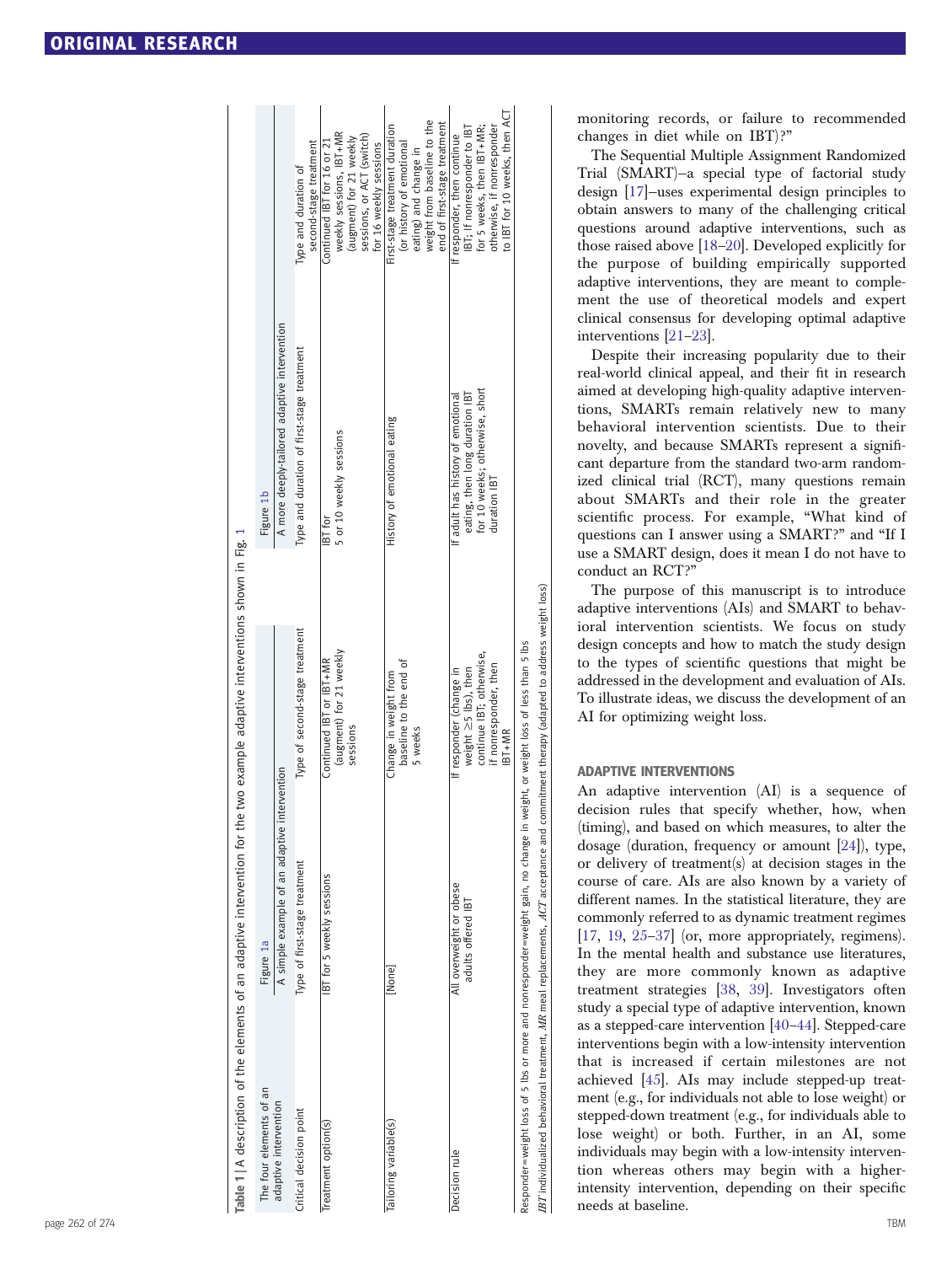An AI has the following four elements: (i) decision stages, each beginning with a decision concerning treatment, and, at each stage, (ii) treatment options, (iii) tailoring variables [[46](#page-13-0)], and (iv) a decision rule. Treatment options correspond to different treatment types, dosages, or delivery options, as well as various tactical treatment options (e.g., augment, switch, maintain). Tailoring variables capture information about the individual that is used in making treatment decisions. At the beginning of each decision stage, a decision rule links the tailoring variables to speci fic treatment options (or sets of treatment options).

There are two types of tailoring variables: baseline tailoring variables and intermediate tailoring variables. Baseline tailoring variables include information obtained prior to the first decision stage; they can be used to make treatment decisions at the firststage or at subsequent decision stages. Intermediate tailoring variables are obtained at any time during a decision stage; they are used to make treatment decisions at subsequent stages. Intermediate tailoring variables are special types of tailoring variables in that they may lie on the causal pathway of treatment (e.g., mediators of prior treatment) or they may be early indicators for longer-term outcomes of interest (e.g., surrogates or proximal measures of the longer-term outcome).

To appreciate each element of an AI, consider the two examples shown in Fig. [1,](#page-1-0) which are also compared side-by-side in Table [1](#page-2-0). First, we discuss the AI shown in Fig. [1a.](#page-1-0) In this example AI, short duration IBT is the only first decision stage treatment option, and no baseline tailoring variables are used. Here, the first-stage decision rule recommends offering the same treatment (i.e., short duration IBT) to all adults who are overweight or obese, regardless of their speci fic needs at baseline. At the second decision stage, there are two treatment options: continue IBT or augment IBT with meal replacements (IBT+MR). The second-stage decision rule recommends that responding adults (e.g., perhaps those who lose ≥5 lbs of their initial weight within the first 5 weeks) should remain on IBT; whereas nonresponding adults should be offered IBT+MR. Here, change in weight from baseline to the end of the 5th weekly session is the intermediate tailoring variable used to tailor the second-stage treatment. The decision rule operationalizes how to use the tailoring variable to guide the tactical decision at the second-stage. In this example, the 5 lbs cutoff is based on previous research [[16\]](#page-13-0), which is corroborated by clinical experience, suggesting that weight loss of less than 5 lbs during the first 5 weeks of behavioral therapy treatment is associated with longer-term insufficient weight loss (<5 –10 % of body weight at the end of 26 weeks), thereby indicating a need for subsequent (changes or augmentation in) treatment.

Figure [1b](#page-1-0) is an example of an AI that is more deeply-tailored than the AI in Fig. [1a](#page-1-0) (see Table [1](#page-2-0)).

By more deeply-tailored, we mean that, relative to the AI in Fig. [1a,](#page-1-0) the AI in Fig. [1b](#page-1-0) uses additional information about the individual (e.g., using additional tailoring variables) to provide more individualized treatment. First, the AI in Fig. [1b](#page-1-0) involves two first-stage treatment options: initial IBT for 5 weekly sessions vs initial IBT for 10 weekly sessions; and four second-stage treatment options: continued IBT for 16 or 21 weeks, IBT+MR for 21 weeks, or Acceptance and Commitment Therapy (ACT) for 16 weeks. ACT is a psychotherapeutic approach focusing on acceptance and mindfulness strategies for promoting health behavior change [[47\]](#page-13-0). A growing body of literature suggests that ACT may be useful for managing or losing weight [[48](#page-13-0) –[50\]](#page-13-0). Second, the AI in Fig. [1b](#page-1-0) uses both baseline and intermediate tailoring variables. Speci fically, history of binge or emotional eating at baseline is used as a baseline tailoring variable in both the first- and second-stage decision rules, and change in weight is used as an intermediate tailoring variable in the second-stage decision rule. Third, the two AIs in Fig. [1a, b](#page-1-0) differ in terms of the decision rules. Speci fically, for individuals who have a history of binge or emotional eating at baseline, the first-stage decision rule recommends 10 weekly sessions on IBT; whereas, for individuals who do not have such a history, the decision rule recommends offering only 5 weekly sessions of IBT. Such baseline tailoring is based on the conjecture that to achieve a meaningful long-term reduction in weight, those who have a history of binge or emotional eating may require more time and treatment; whereas, for those who do not have such a history, it may be better to offer short duration IBT and move them more quickly to a second-stage treatment if they do not respond [\[51](#page-13-0)]. Concerning the second-stage decision rule, responders to 5 or 10 weekly sessions of initial IBT are continued on IBT. However, nonresponders to IBT with no history of emotional or binge eating are augmented with IBT+MR, whereas nonresponders to IBT with such a history are switched to ACT. Here, the decision to offer ACT to nonresponders with a history of emotional and binge eating is based on a conjecture that ACT may be particularly relevant for addressing this type of problem [[49](#page-13-0)]. For example, ACT may be more useful than continued IBT or IBT+MR in resolving some of the problems associated with emotional or binge eating, such as feelings of ineffectiveness, perfectionist attitudes, impulsivity, low self-esteem, and poor sense of control [\[50\]](#page-13-0).

The entire package of decision stages, treatment options, tailoring variables, and decision rules constitutes one AI; e.g., Fig. [1a](#page-1-0) constitutes a single AI and Fig. [1b](#page-1-0) constitutes a separate AI. From the perspective of an overweight individual, an AI is a sequence of treatments : e.g., an individual classi fied as a nonresponder at the end of the 5th weekly session is offered the sequence of 5 weekly sessions of IBT followed by 21 weekly sessions of IBT+MR.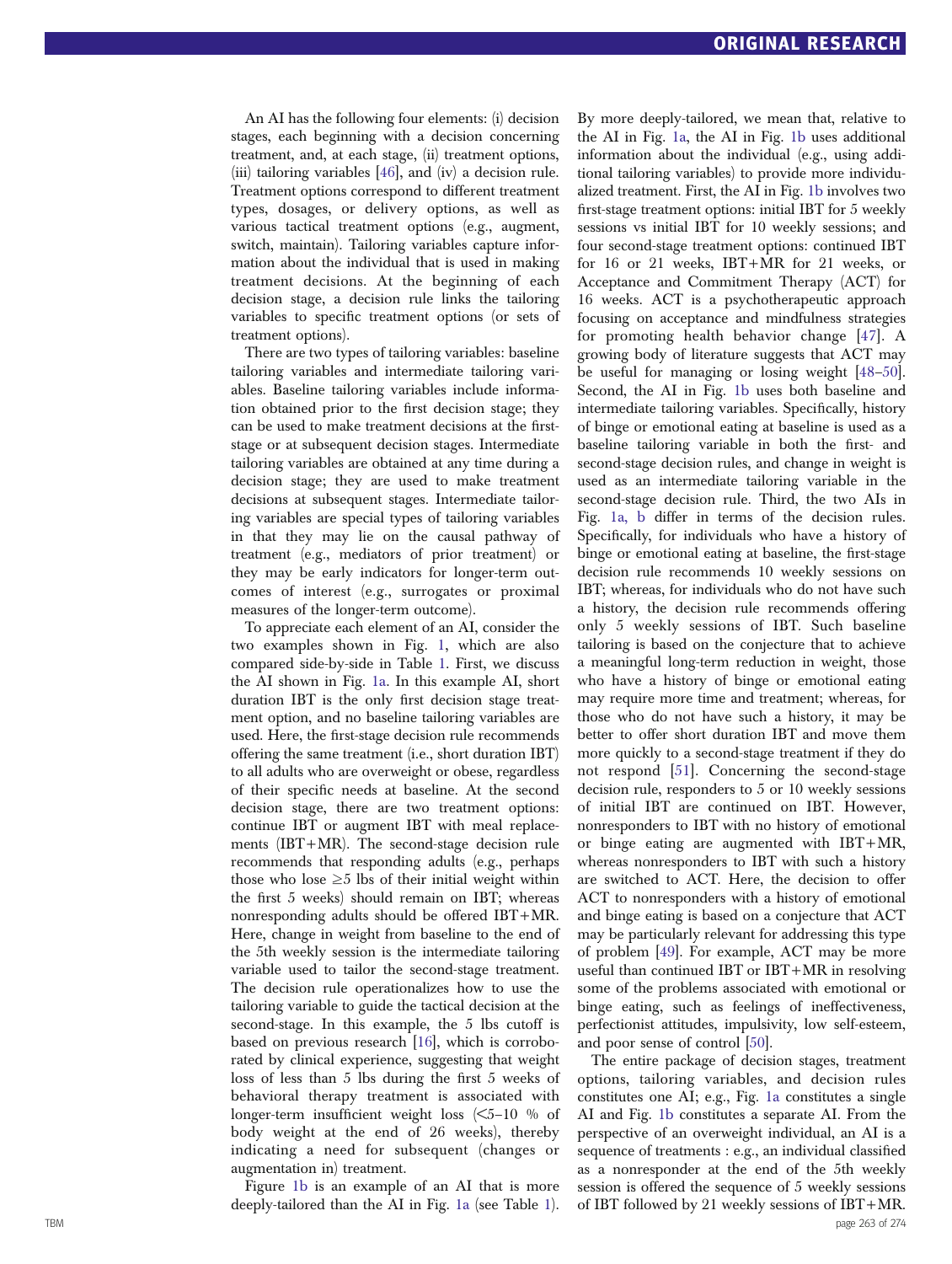<span id="page-4-0"></span>

Fig 2 | This is an example sequential multiple assignment randomized trial  $(SMART)$  design for developing a weight loss intervention. Four adaptive interventions are embedded within this SMART (see Table [2\)](#page-5-0). N sample of overweight or obese adult participants, R randomization, with probability  $1/2$ ,  $IBT$  individualized behavioral treatment,  $MR$  meal replacements, ACT acceptance and commitment therapy (adapted for weight loss)

From the perspective of the clinician/therapist, the AI is a decision rule guiding (recommending) when and how treatment should (could) be modified for both responders and nonresponders over the course of 26 weekly sessions.

### SEQUENTIAL MULTIPLE ASSIGNMENT RANDOMIZED SED ASSIGNMENT RANDOMIZED ASSIGNMENT RANDOMIZED ASSIGNMENT RANDOMIZED ASSIGNMENT RANDOMIZED ASSIGNMENT RANDOMIZED ASSIGNMENT RANDOMIZED ASSIGNMENT RANDOMIZED ASSIGNMENT RANDOMIZED ASSIGNMENT RANDOMIZED ASSIGNMENT RANDOMIZE

In many areas of research, investigators have insufficient empirical evidence or theoretical basis to assemble a high-quality adaptive intervention—that is, to choose the decision stages, treatments options, tailoring variables, and decision rules which lead to improved health outcomes. In this section, we introduce Sequential Multiple Assignment Randomized Trials (SMARTs), which are used in research to build optimal adaptive interventions. SMARTs are multistage randomized trial designs. Each participant in a SMART may move through multiple stages of treatment (i.e., first-stage treatment, second-stage treatment, etc.). Each stage corresponds to a decision stage. All SMART participants are randomized at least once, and some or all participants may be randomized more than once throughout the course of the trial. Randomizations occur at the beginning of decision stages. At each stage, randomization is used to provide data for addressing a scientific question concerning treatment options at that decision stage.

Across a wide-range of the behavioral and clinical sciences, a wide variety of SMART designs has been conducted, or is currently being conducted, to build adaptive interventions. For example, SMART has been used in oncology to develop medication algorithms to treat prostate cancer [[36](#page-13-0), [52,](#page-13-0) [53](#page-13-0)]. An example of an early precursor to the SMART is the Clinical Antipsychotics Trial of Intervention Effectiveness (CATIE) [\[54](#page-13-0)] in chronic schizophrenia. Lei et al. [[23\]](#page-13-0) describe the rationale and scientific questions addressed by four different SMART studies either recently completed or underway in

autism, attention-deficit/hyperactivity disorder (ADHD), and for various substance use disorders. The Methodology Center at Penn State University hosts a web page with the description, status, and citations to articles of various different SMART designs completed or currently underway in a variety of health settings [\[55\]](#page-13-0).

To illustrate the key features of a SMART study design, consider the hypothetical example shown in Fig. 2. The overarching purpose of this SMART is to develop an AI beginning with IBT for optimizing weight loss among overweight adult individuals. The primary study outcome in this example SMART is longitudinal change in weight. Secondary study outcomes include physical activity, quality of life, dietary intake, and cost-effectiveness. Study outcomes are measured during monthly study (research) assessment visits from baseline/intake to the week 26 follow-up. Individuals in this example SMART participate in 26 weekly treatment sessions. Weight is also measured during each of the 26 weekly treatment sessions.

In this example SMART, all participants are randomized with equal probability to initial IBT for 5 weekly sessions vs initial IBT for 10 weekly sessions. After 5 or 10 weeks, respectively, responder (≥5 lbs weight loss since baseline) vs nonresponder status is examined. Responders are assigned to continue on IBT, with as-needed modifications to IBT. Nonresponders are randomized again with probability 1/2 to augment IBT with MR (IBT+MR) vs switch to ACT.

As with IBT in the first-stage, there is an evidence base for IBT+MR  $[5, 56, 57]$  $[5, 56, 57]$  $[5, 56, 57]$  $[5, 56, 57]$  $[5, 56, 57]$  and ACT  $[58-62]$  $[58-62]$  $[58-62]$  $[58-62]$  as second-stage treatment options for weight loss. MR is effective for weight loss, in part, because it alleviates the need for decision-making regarding what food(s) to prepare as well as the time and effort needed to prepare the food. It provides a clear and unambiguous method for obtaining portion control and accompanying reduction in energy intake. IBT augmented with MR (IBT+MR) may, therefore,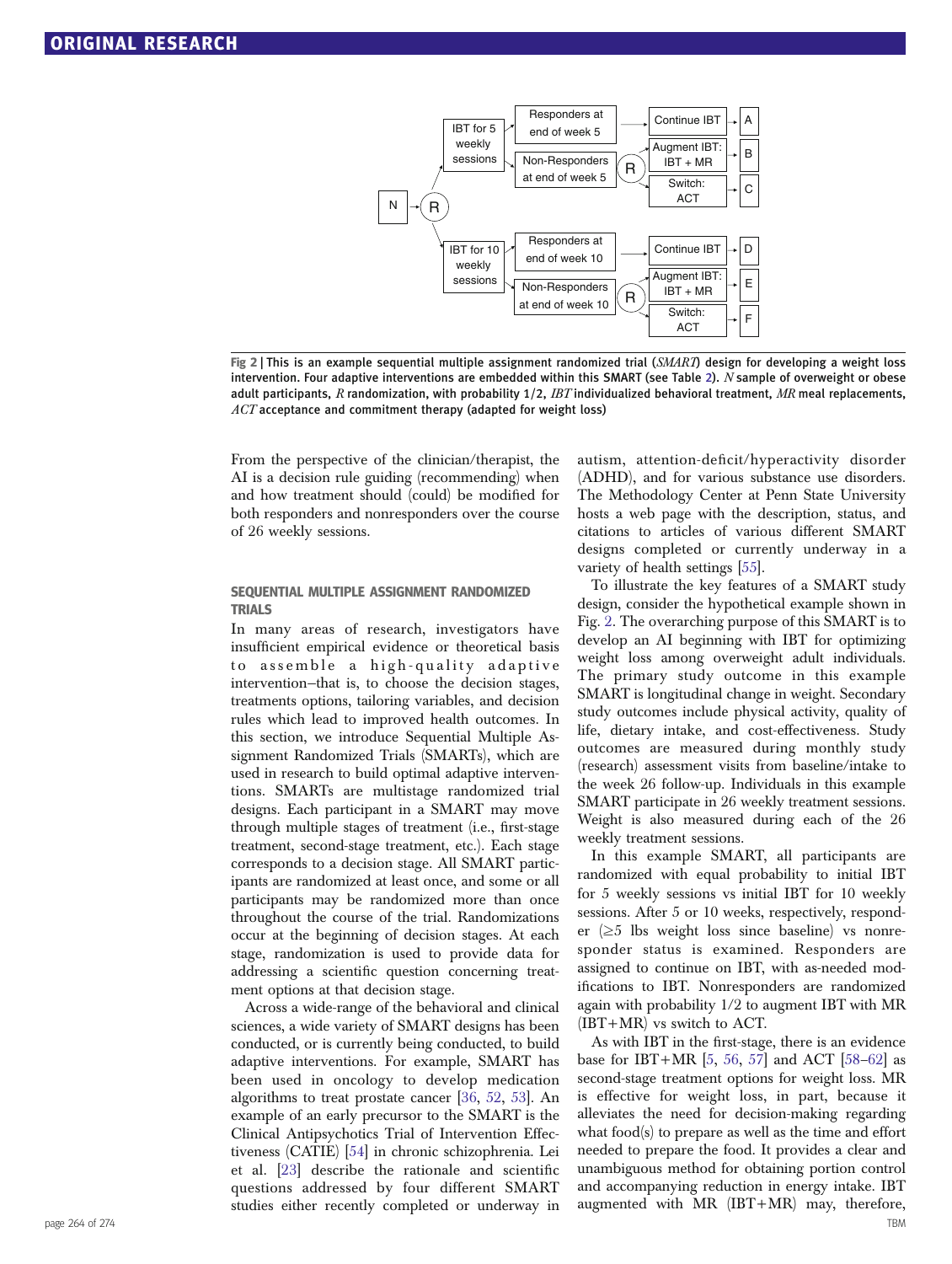<span id="page-5-0"></span>

|                                                                                                  |                                                                                                                             | Table 2   This table lists the four adaptive interventions that are embedded, by design, in the example waright loss SMART shown in Fig. 2. Total time in treatment is 26 weeks for all four adaptive interventions |                                |                           |
|--------------------------------------------------------------------------------------------------|-----------------------------------------------------------------------------------------------------------------------------|---------------------------------------------------------------------------------------------------------------------------------------------------------------------------------------------------------------------|--------------------------------|---------------------------|
| Embedded adaptive intervention                                                                   | First-stage treatment option                                                                                                | Status at end of first-stage treatment                                                                                                                                                                              | Second-stage treatment options | Subgroups in figure 3     |
| #1 (see figure 1a)                                                                               | Short duration IBT (5 weeks)                                                                                                | Responder                                                                                                                                                                                                           | Continue IBT (21 weeks)        | $A + B$                   |
|                                                                                                  |                                                                                                                             | Nonresponder                                                                                                                                                                                                        | Augment: IBT+MR (21 weeks)     |                           |
|                                                                                                  | Short duration IBT (5 weeks)                                                                                                | Responder                                                                                                                                                                                                           | Continue IBT (21 weeks)        |                           |
|                                                                                                  |                                                                                                                             | Nonresponder                                                                                                                                                                                                        | Switch: ACT (21 weeks)         | $\mathbf{A} + \mathbf{C}$ |
|                                                                                                  | Long duration IBT (10 weeks)                                                                                                | Responder                                                                                                                                                                                                           | Continue IBT (16 weeks)        |                           |
|                                                                                                  |                                                                                                                             | Nonresponder                                                                                                                                                                                                        | Augment: IBT+MR (16 weeks)     | $\frac{1}{2}$             |
|                                                                                                  | Long duration IBT (10 weeks)                                                                                                | Responder                                                                                                                                                                                                           | Continue IBT (16 weeks)        | $\frac{1}{1}$             |
|                                                                                                  |                                                                                                                             | Nonresponder                                                                                                                                                                                                        | Switch: ACT (16 weeks)         |                           |
|                                                                                                  | Responder=weight loss of 5 lbs or more and nonresponder=weight gain, no change in weight, or weight loss of less than 5 lbs |                                                                                                                                                                                                                     |                                |                           |
| $B$ T individualized behavioral treatment, $MR$ meal replacements, $ACT$ acceptance and $\alpha$ |                                                                                                                             | commitment therapy (adapted to address weight loss)                                                                                                                                                                 |                                |                           |

nonresponders.

In this section, we discuss three types of scientific aims that can be addressed using data arising from a SMART (Table [3\)](#page-6-0): (1) main effect aims, (2) embedded AIs aim, and (3) optimization aim. We use the example SMART in Fig. [2](#page-4-0) to explain and give concrete examples for each type. Among these, the primary aim in a SMART is often one of the main effect aims or embedded AIs aim. The optimization aim is less con firmatory (more hypothesis generating) —it is akin to the aim of identifying moderators in a standard RCT. For this reason, the optimization aim is rarely chosen as primary; in a SMART, investigators often choose the optimization aim as a third aim. However, as with any randomized trial, ultimately the choice of primary aim is driven by scienti fic considerations speci fic to the area of study. Of course, for all of these aims, the choice of primary and secondary outcomes will differ depending on the area of application. In weight loss research, the primary outcome is often weight loss, and secondary outcomes may include quality of life or cost-effectiveness outcomes.

#### Main effect aims: comparison of first- or second-stage treatment options

One critical question that can be addressed with the SMART in Fig. [2](#page-4-0) is: "What is the best initial duration of IBT for overweight adults? " Or, more speci fically, "Is it better to begin adaptive interventions with a short duration IBT or long duration TBM page 265 of 274

permit nonresponding individuals to focus their time and efforts on physical activity and experience the bene fits of proper nutrition. Previous research also suggests the promise of ACT for managing or losing weight (Table 2) [[58](#page-13-0) –[62](#page-14-0)]. Although ACT may not produce superior weight losses on average compared to more traditional interventions, ACT may be particularly effective for certain types of individuals, speci fically, those who experience higher levels of negative affect, and may, therefore, be a suitable second-stage treatment option for

Another rationale for considering MR and ACT as second-stage treatment options is founded in an intervention resource management perspective, with important public health signi ficance. Due to the cost of meal replacements (MR) and the cost and availability of trained ACT psychotherapists, it would not be feasible from a public health, costeffectiveness point of view, to provide all adult individuals who are overweight with IBT+MR or with ACT from the start. Furthermore, ACT requires a time commitment on the part of the individual, which may be burdensome. These perspectives are important since some proportion of individuals might bene fit adequately in the longterm from IBT alone.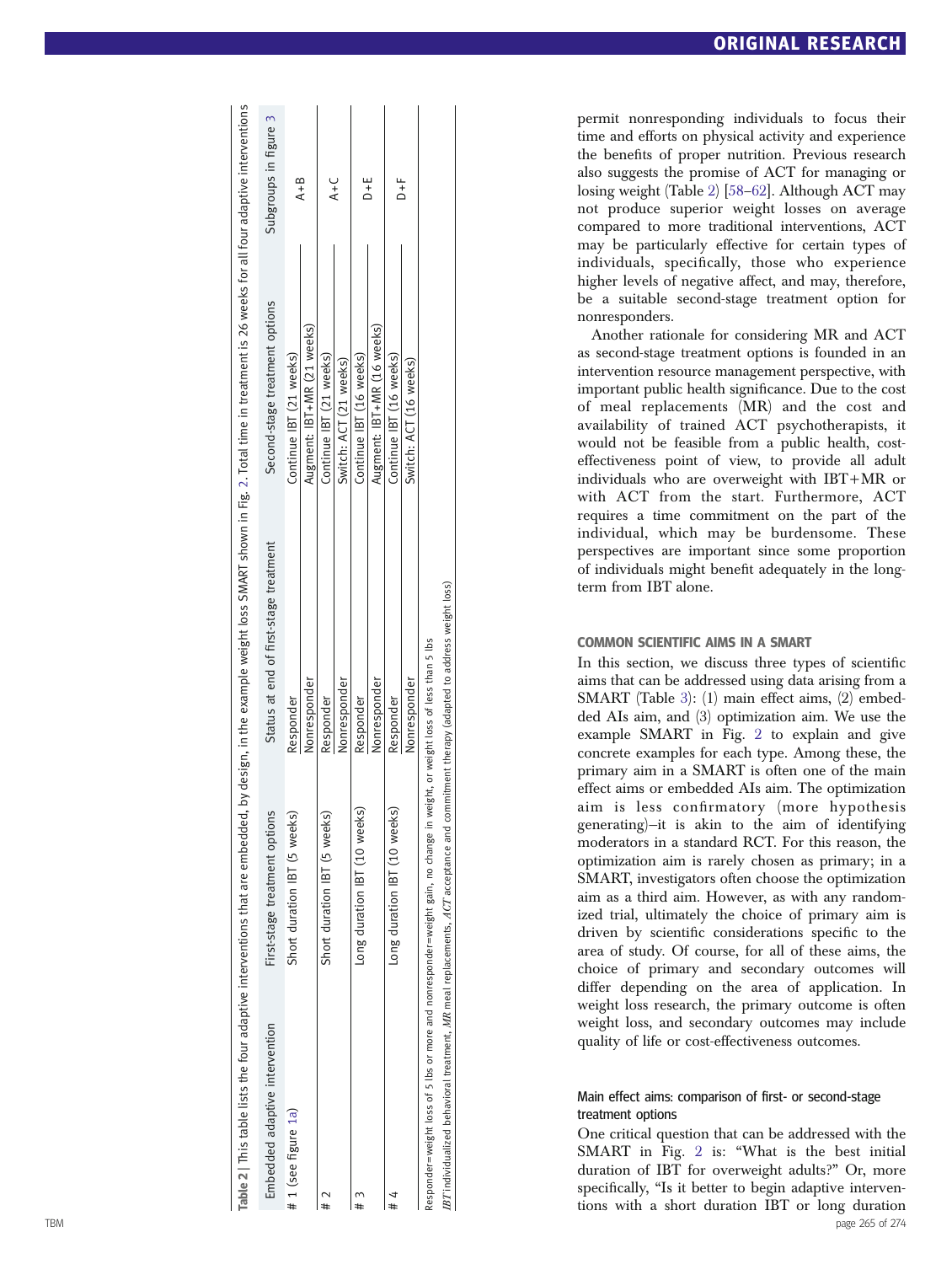| Type of aim                                                   | Example scientific questions                                                                                                                                                                                                                                                                                       | Contrast/analysis of<br>interest <sup>b</sup>                                                                                                            |
|---------------------------------------------------------------|--------------------------------------------------------------------------------------------------------------------------------------------------------------------------------------------------------------------------------------------------------------------------------------------------------------------|----------------------------------------------------------------------------------------------------------------------------------------------------------|
| Main effect aims                                              | Main effect of first-stage treatment: "Is it better<br>to begin adaptive interventions with a short duration<br>IBT or long duration IBT?"                                                                                                                                                                         | $A + B + C$ versus $D + F + F$                                                                                                                           |
|                                                               | Main effect of second-stage treatment: "Among<br>nonresponders to IBT, is it better to augment IBT<br>with MR or to switch to ACT?"                                                                                                                                                                                | $B + F$ versus $C + F$                                                                                                                                   |
| Embedded adaptive<br>interventions<br>$\text{aim}^{\text{a}}$ | Comparison of two adaptive interventions: "Is long<br>duration IBT followed by ACT for nonresponders better<br>than short duration IBT followed by IBT+MR for<br>nonresponders?"                                                                                                                                   | $A + B$ versus $D + F$                                                                                                                                   |
|                                                               | Identifying the best the adaptive intervention: "Which of<br>the four embedded adaptive interventions leads to the<br>greatest reduction in weight loss?"                                                                                                                                                          | Identify best among<br>$A+B$ , $A+C$ , $D+E$ and $D+F$                                                                                                   |
| Optimization aim                                              | To develop a more deeply-tailored adaptive intervention:<br>"Should individuals identified as emotional/binge<br>eaters at baseline receive longer duration IBT instead<br>of short duration IBT?", and "Should individuals who<br>were nonresponders and also not adherent to initial<br>IBT be switched to ACT?" | B+E vs C+F (for nonresponders)<br>within levels of adherence to<br>initial IBT, and<br>$A+B+C$ vs $D+E+F$<br>within levels of emotional/<br>binge eating |

<span id="page-6-0"></span>Table 3 <sup>|</sup> This table lists three types of scientific aims commonly examined in a SMART, using the example SMART in Fig. [2](#page-4-0) to illustrate

IBT individualized behavioral treatment, MR meal replacements, ACT acceptance and commitment therapy (adapted to address weight loss) a See Table [2](#page-5-0) for a description of the four embedded adaptive interventions aim

<sup>b</sup> The letters represent the different subgroups being compared in Fig. [2](#page-4-0)

IBT?" The scientific aim targeting this question concerns the comparison of the two IBT durations, averaging over the second-stage treatments for nonresponders. This comparison corresponds to the main effect of the first-stage treatment options.

A second critical question that can be addressed with the SMART in Fig. [2](#page-4-0) is: "What is the best treatment option for nonresponders to IBT?" Or, more specifically, "Among nonresponders to IBT, should we augment IBT with meal replacements or should we switch to a psychotherapeutic approach (such as ACT)?" The scientific aim targeting this question concerns the comparison of the two treatments among nonresponders to IBT, averaging over the duration of initial IBT. This comparison corresponds to the main effect of second-stage treatments for nonresponders to IBT.

#### Embedded adaptive interventions aim

Both of the main effect aims above are useful for building an efficacious AI because they shed light on which treatment option (separately, at each stage) is more beneficial, on average. Here, we discuss aims that focus on how first- and second-stage treatment may work with (synergistically) or against (antagonistically) each other to impact weight loss outcomes. From this perspective, this aim involves assessing the interactive effect (as opposed to main effect) between the intervention components in the first- and second-stage.

Since the example SMART experimentally "crosses" (i.e., systematically varies) two first-stage treatment options with two second-stage treatment options (among nonresponders), this aim involves a comparison of  $(2\times2)$  four experimental groups. These groups represent the four AIs that are embedded within the SMART, by design (see Table [2](#page-5-0)). Note that the AIs themselves do not involve randomization.

The comparison of these four embedded AIs may be operationalized in various ways. One approach involves contrasting two or more of the embedded adaptive interventions. Consider a comparison of AI # 1 (initial short duration IBT; and assign IBT+MR if not responsive, continue IBT otherwise) with AI # 4 (initial long duration IBT; and assign ACT if not responsive, continue IBT otherwise) on the basis of weight loss outcomes at the follow-up at week 26. These two AIs, for example, represent the two most distinct AIs in this SMART in terms of first-stage treatment duration and second-stage treatment (i.e., an augment versus a switch): AI # 1 permits IBT a shorter amount of time to produce a response (short duration) and then recommends IBT+MR if the response is not achieved. Whereas AI # 4 permits IBT a longer period of time to achieve a response (longer duration) and then recommends ACT if the response is not achieved. That is, such a comparison permits investigators to examine whether it is better to be more stringent about achieving response during IBT and, if not responsive, augment IBT versus whether it is better to be less stringent about achieving response during IBT and, if still not responsive, give up on IBT and try an alternative.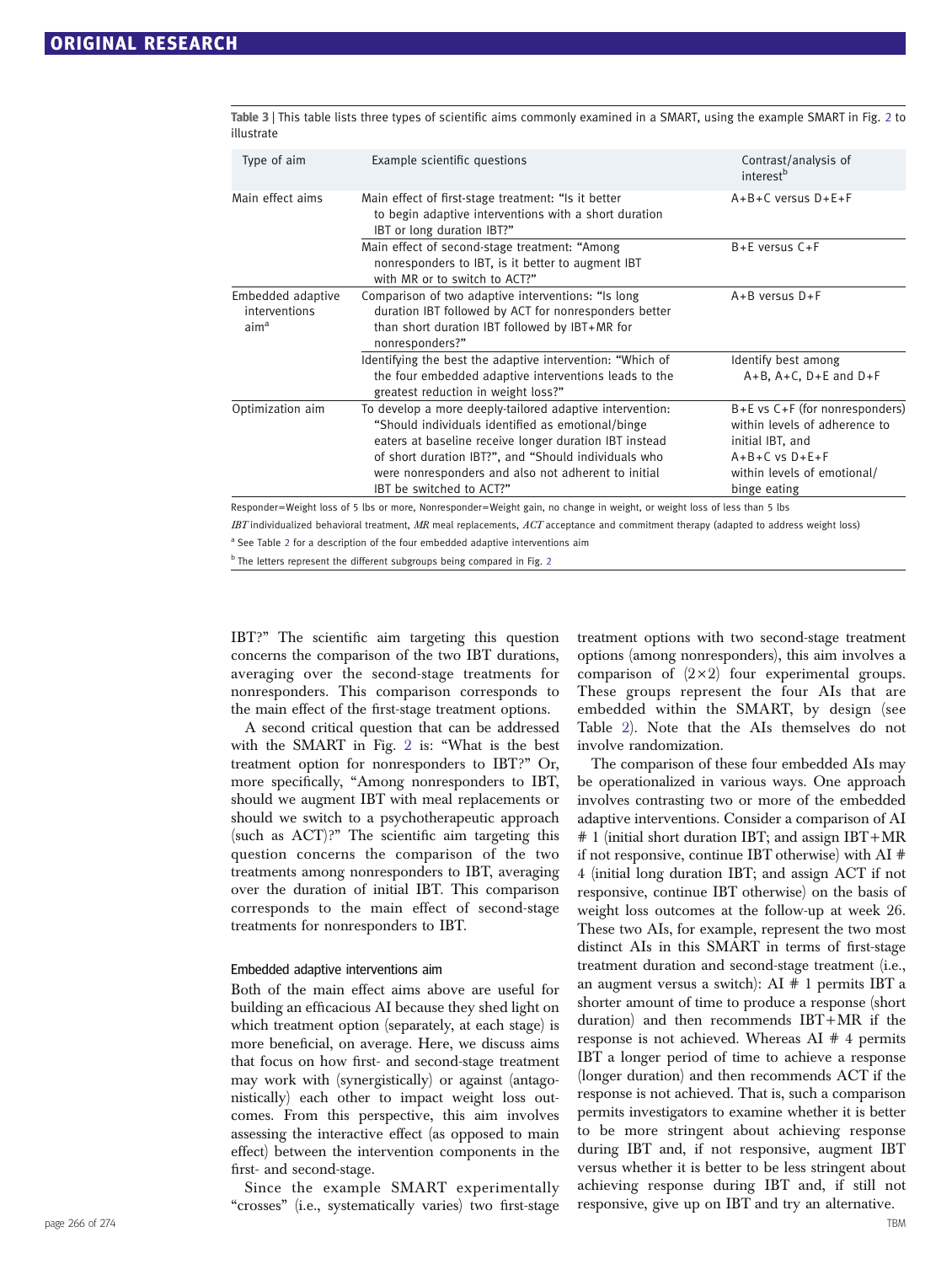<span id="page-7-0"></span>A second way to operationalize the embedded AIs aim is to order the four AIs in terms of those with the largest average reduction in weight loss to those with the smallest reduction [[63\]](#page-14-0). Since this operationalization of the aim seeks to identify the best performing AI, it differs from the first operationalization, which aims to compare two (or more) AIs using a statistical hypothesis test.

#### Optimization aim: the development of a more deeplytailored adaptive intervention

This hypothesis generating aim is often considered the most interesting aim. Here, the goal is to discover and propose an AI in which the treatment is more deeply-tailored than the four AIs that are embedded in the SMART design (i.e., beyond those speci fied in Table [2](#page-5-0)). Practically, this aim involves identifying tailoring variables beyond those that are embedded in a SMART. This is often considered an "optimization aim" because it aims to find a more optimal sequence of treatments for each individual.

To better appreciate this, consider again the SMART study in Fig. [2](#page-4-0). In this design, response/ nonresponse status after initial IBT (i.e., based on a 5-lb change in weight from baseline to the end of first-stage treatment [\[16](#page-13-0)]) was used to individualize (tailor) the second-stage treatment options for all SMART study participants. Because this intermediate tailoring variable was embedded as part of the SMART study design, all AIs examined with data arising from this SMART will be a function of this variable. Indeed, the four AIs in Table [2](#page-5-0) employ this intermediate tailoring variable as the sole tailoring variable. However, these four AIs do not (i) individualize initial IBT duration ( first-stage treatment), and they (ii) do not take advantage of additional heterogeneity within the nonresponders to further individualize the choice of IBT+MR vs ACT.

The optimization aim concerns the identi fication of baseline tailoring variables that might be useful in making decisions about first-stage treatment (duration of first-stage IBT), as well as other intermediate tailoring variables, other than response/nonresponse based on a 5-lb change in weight, that might be useful in making decisions about second-stage treatment (IBT+MR vs ACT among nonresponders).

Concerning the investigation of baseline tailoring variables, the investigators may discover that, in the long-term, individuals who have low motivation for behavior change at baseline or a history of emotional/binge eating benefit more from receiving longer duration IBT initially, whereas those who are highly motivated or do not have a history of emotional/binge eating bene fit more from shorterduration IBT initially. Additional baseline information —such as baseline body mass index, the presence of other comorbidities, or lack of social

support at home —could also be examined. Fig. [1b](#page-1-0) , discussed earlier, provides an example AI in which baseline information is used to tailor first-stage treatment.

Concerning the investigation of other intermediate tailoring variables, the investigators might discover that different types of nonresponders to IBT would do better on augmenting with IBT+MR, whereas other types of nonresponders to IBT might do better switching to ACT. For instance, nonresponders to IBT who continue to overeat (quantity is a problem), despite eating a balanced diet and displaying the ability to make changes in physical activity (making changes in lifestyle is not a problem), may bene fit more from switching to ACT rather than augmenting with MR. In other words, the individual is responding to, and complying with, the core principles IBT by initiating behavior change, yet emotional problems leading to overeating remain a barrier to weight loss. Such an individual, who now has acquired the skills useful for weight loss, may respond better to a switch to ACT. Or, as described in Fig. [1b](#page-1-0), the choice of second-stage treatment among nonresponders may differ depending on initial treatment or baseline measures such as emotional/binge eating.

#### **OVERVIEW OF DATA ANALYSES FOR THE COMMON SCIENTIFIC AIMS IN A SMART**

In this section, we provide a brief overview of the analytic approaches associated with each of the three types of scienti fic aims.

#### Analyses associated with the two main effect aims

Standard longitudinal data analysis methods, such as linear mixed models (LMM [\[64](#page-14-0)]; also known as mixed-effect, random effects, hierarchical linear, or growth curve models) are used to address the two main effect aims. A key idea to understanding why standard data analysis methods are possible to address these aims is that a SMART is a form of a factorial experimental design [\[17](#page-13-0)]. Consistent with the analysis of factorial experiments for the development of behavioral interventions [\[65](#page-14-0)–[67\]](#page-14-0), the analyses associated with these two "main effect" aims pool together different groups of participants from the multiple subgroups A –F shown on the right margin of Fig. [2](#page-4-0) .

Speci fically, the data analysis associated with the first question—"Is it better to begin with short duration IBT or long duration IBT?"—might compare change in weight loss from the beginning of the first-stage treatment to the week 26 follow-up between all individuals randomly assigned to short duration IBT (5 weeks of initial IBT; subgroups  $A+$ B+C in Fig. [2](#page-4-0)) versus all individuals randomly assigned to long duration IBT (10 weeks of initial IBT; subgroups  $D+E+F$ ). This is a single factor (initial IBT duration) analysis where the factor has TBM page 267 of 274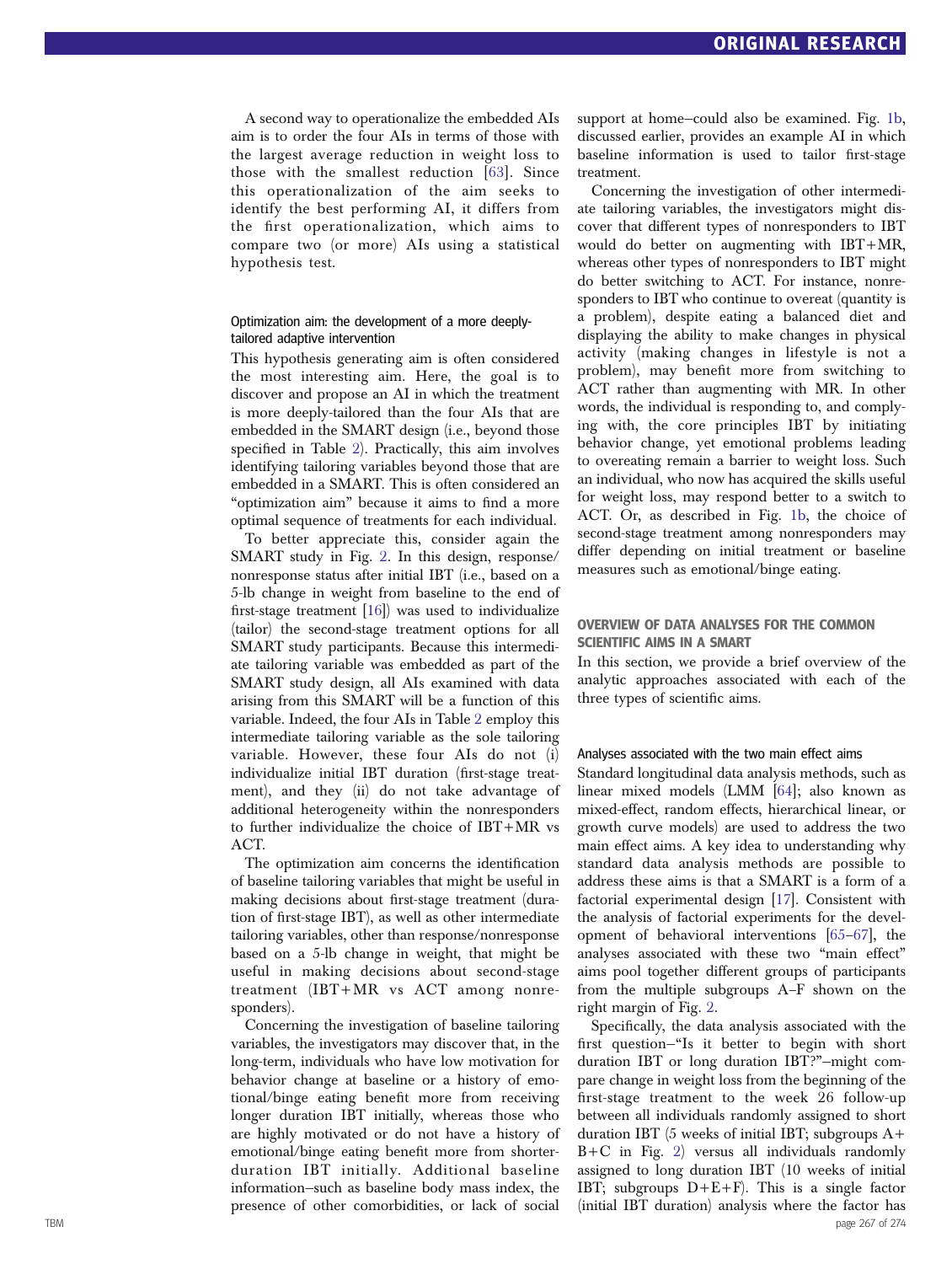two levels (short vs long duration). This analysis is identical to the analysis used to analyze data arising from a two-arm, longitudinal randomized clinical trial (RCT).

A similar data analysis approach can be used to address the second question: "Among nonresponders, is it better to augment IBT with MR or switch to ACT?" This analysis compares change in weight loss between all nonresponders randomly assigned to augmented  $IBT+MR$  (subgroups  $B+E$ ) versus all nonresponders randomly assigned to switch to ACT (subgroups  $C+F$ ). Again, this analysis is simply a 2-group comparison of weight trajectories.

#### Analysis associated with the embedded adaptive interventions aim

Again, as with the analyses of the two main effect aims above, data analyses associated with comparisons of embedded AIs pool individuals over various subgroups. For example, individuals in subgroups A+B provide data for the estimation of mean outcomes (e.g., weight loss) under AI # 1, whereas individuals in groups D+F provide data for the estimation of mean outcomes under AI # 4.

Comparing the mean outcomes between the four AIs can be done using all of the data in one regression analysis. However, unlike the standard regression analyses (e.g., LMM) associated with the main effect aims, this analysis requires a small adjustment involving weighting and replication. To appreciate why a weighted regression approach is necessary, consider that by design—i.e., nonresponders are randomized twice whereas responders are randomized only once—nonresponders would have a 1/4 chance of following the sequence of treatments they were offered, whereas responders would have a 1/2 chance of following the sequence of treatments they were offered. Therefore, in terms of second-stage treatment offerings, nonresponders are underrepresented in the data; this underrepresentation occurs by design. To account for this imbalance (i.e., to account for the underrepresentation of nonresponders), weighted regression is employed, whereby nonresponders are assigned a weight of 4 and responders are assigned a weight of 2. The weights are inversely proportional to the probability of being offered a particular treatment sequence.

Next, to appreciate why replication is necessary, consider that responders to initial short duration IBT (subgroup A; see Table [2](#page-5-0) and Fig. [2](#page-4-0)) are consistent with AIs  $# 1 (A+B)$  and  $# 2 (A+C);$ and, similarly, responders to initial long duration IBT (subgroup D) are consistent with AIs  $# 3 (D + E)$ and  $# 4$  (D+F). Therefore, to account for this "sharing" of responders, prior to data analysis, the outcomes (and covariates) for all responders are replicated twice.

The above provides intuition for the weightedand-replicated regression approach for comparing the embedded AIs. This method and the adjustments necessary to provide appropriate standard errors—i.e., to account for the "double use" of responders and uncertainty in the number of individuals who are assigned a weight of 2 vs 4—are described in detail in the work by Nahum-Shani and colleagues [[21\]](#page-13-0). That paper also includes example SAS code for a variety of different SMART designs. The statistical foundation for the weightingand-replication method is found in the work by Orellana, Rotnitzky, and Robins [[33](#page-13-0), [34](#page-13-0), [68](#page-14-0)].

Once the mean outcome and standard error is estimated for each of the embedded AIs, it is possible to conduct a hypothesis test to compare any two (or more) of the embedded AIs, or identify the AI leading to the greatest estimated weight loss [\[63\]](#page-14-0).

#### Analysis associated with the optimization aim

Data analyses associated with the aim to develop a more deeply-tailored AI are akin to, but go beyond, standard moderator analysis [\[69](#page-14-0)–[72](#page-14-0)]. In standard moderator analyses of data arising from standard randomized clinical trials (RCTs), for example, investigators often fit hypothesis generating regression models with baseline covariate-by-treatment interactions terms, such as with demographic variables (age, race/ethnicity, or sex), comorbidities (mental health or substance use), baseline weight or body-mass index, or history of treatment. These regression models often help unpack the effects of interventions because they can be used to help explain for whom treatment effects are stronger vs weaker. Such analyses are often also used with RCT data to determine whether the identified moderators are also baseline tailoring variables.

Indeed, all tailoring variables are moderator variables; whereas, not all moderators are tailoring variables. In data analysis, a tailoring variable is a special type of moderator variable in that both the magnitude and the direction (or presence) of the treatment effect differs at different values of the tailoring variable. (Only differences in magnitude are necessary for treatment effect moderation to be present.)

Analyses associated with the development of a more deeply-tailored AI are similar to the regressions with covariate-by-treatment interactions terms mentioned above, except with an explicit focus on exploring not only baseline but also intermediate tailoring variables. In the example SMART, this means identifying baseline variables that pinpoint whether shorter vs longer duration IBT is better, and baseline and intermediate variables that pinpoint whether IBT+MR vs ACT is better, among nonresponders to IBT.

"Q-Learning Regression" is a data analysis method useful for optimizing the AI while exploring candidate tailoring variables [\[22\]](#page-13-0). Q-Learning is page 268 of 274 TBM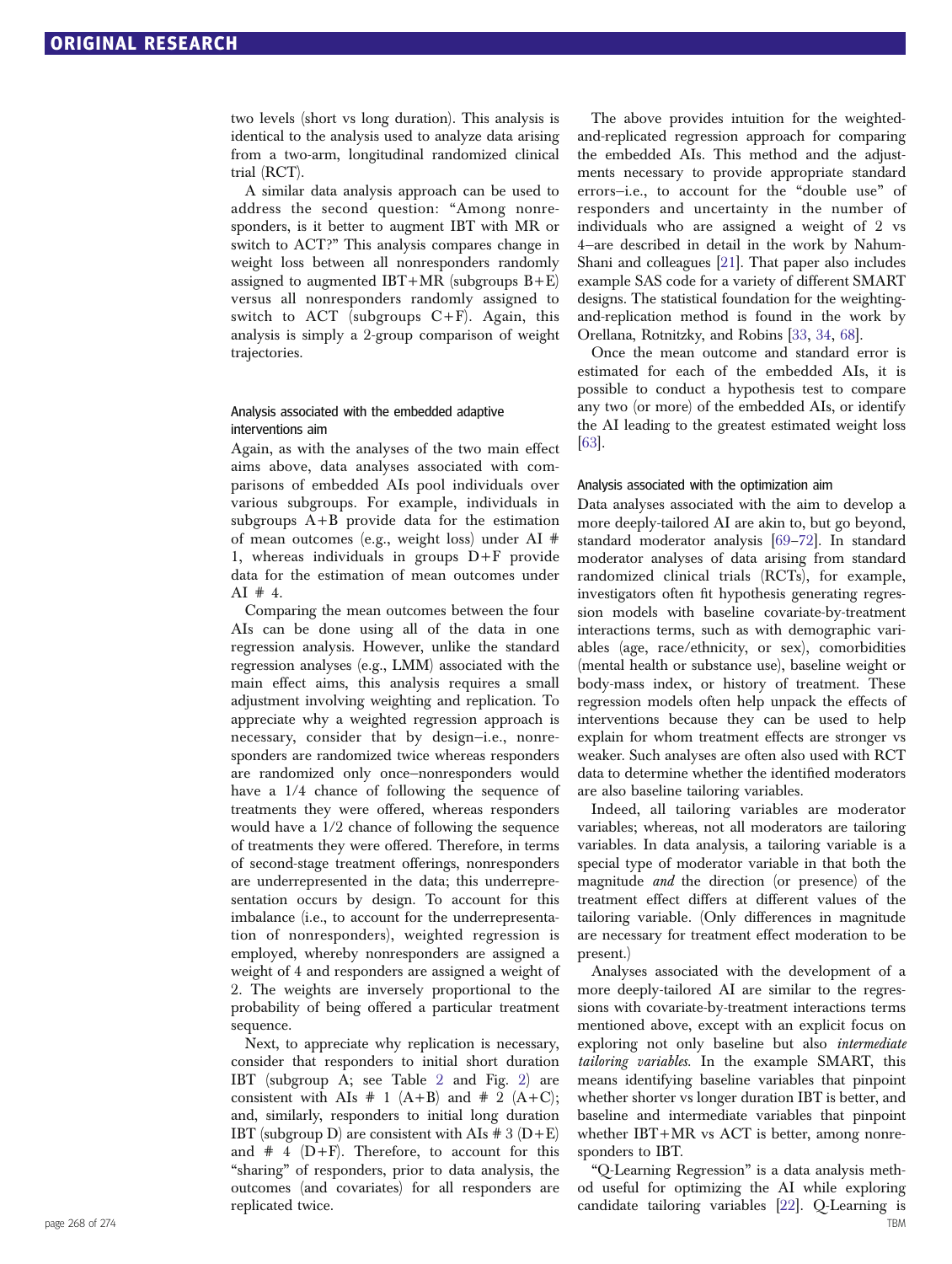essentially a generalization of moderated regression analysis to multiple stages of treatment.

In the context of our example SMART, Q-Learning involves three steps. The first step is a regression, among early nonresponders, of weight loss from baseline to week 26 (end of study outcome) on candidate baseline tailoring variables, first-stage IBT duration, candidate intermediate tailoring variables (e.g., adherence to first-stage IBT, or within-person slope in weight change from baseline to the point of initiating second-stage treatment), a binary indicator for second-stage treatment (IBT+MR vs ACT), and covariate-by-second-stage-treatment interaction terms. The purpose of this regression is to examine candidate baseline and intermediate tailoring variables of second-stage treatment. Note that the first-stage treatment decision (5 vs 10 weeks initial treatment duration) may also serve as a tailoring variable for the decision to augment with IBT+MR vs switch to ACT.

The second step, which is based on the results of the first regression, is to assign each nonresponding individual an estimated outcome that represents their expected weight loss under the second-stage treatment (IBT+MR vs ACT) that is best for that individual. This step ensures that the evaluation of first-stage tailoring variables (the third step, below) incorporates the effect of having made the optimal future treatment decision (IBT+MR vs ACT) for each individual. Responders are assigned their observed outcome since all responders continued receiving IBT.

The third step is another regression, using all participants, of this new outcome (estimated outcome constructed in the second step above for nonresponders, observed outcome for responders) on candidate baseline tailoring variables, a binary indicator denoting whether the subject was randomized to 5 vs 10 weeks initial duration IBT, and covariate-by-first-stage-treatment interaction terms. The purpose of this final regression is to examine candidate baseline tailoring variables (e.g., emotional/binge eating or level of severity at baseline) of first-stage treatment while taking into account the fact that a future optimal decision has been made.

The end of result (e.g., the product) of this aim is a proposal for an optimal AI that may more deeply tailor treatment over time. For instance, in the context of the SMART in Fig. [2,](#page-4-0) the result of this aim may suggest the AI in Fig. [1b](#page-1-0), or to give a second example, it may yield an AI such as the following: "Begin with weekly sessions of IBT. Individuals who have a history of emotional/binge eating should receive initial IBT for 10 weeks (long duration IBT); whereas all other individuals should receive IBT for 5 weeks initially (short duration IBT). Adherent nonresponders to short duration IBT should receive IBT+MR in the second-stage. All other nonresponders (i.e., those who are not adherent to initial IBT (regardless of duration) and those who are adherent to long duration IBT) should switch to ACT. "

As with the AI in Fig. [1b,](#page-1-0) observe how this second example AI goes beyond the four design-embedded AIs (Table [2](#page-5-0)). In this second example AI, baseline diagnosis for emotional/binge eating was identi fied as a tailoring variable for determining initial IBT duration. Nonresponse status, duration of initial treatment, and initial IBT adherence status are used as the three tailoring variables determining secondstage treatment (IBT+MR vs ACT). A full discussion of Q-Learning is outside of the scope of this manuscript; for details, including a worked example, see Nahum-Shani et al. [\[22](#page-13-0)] and associated tutorial materials on the first author 's website. In addition, an add-on procedure for SAS that implements Q-Learning [[73](#page-14-0)] has been developed with an associated user 's guide [[74\]](#page-14-0).

A common misconception is that SMARTs require prohibitively large sample sizes. This often stems from a belief that a large number of participants must end up in each of the final subgroups of a SMART design (i.e., subgroups A –F in Fig. [2\)](#page-4-0). This belief stems from a misunderstanding of how the data is commonly analyzed. For example, it is common to think that the data arising from a SMART such as the one shown in Fig. [2](#page-4-0) is analyzed as a 6-way analysis of covariance comparing subgroups A–F. Such an analysis may, indeed, require large sample sizes; however, as we have discussed, such an analysis does not correspond to any of the primary aims described above.

As is well known, the minimum sample size for any experimental trial is dictated by the primary aim for that trial [[75](#page-14-0)]. Above, we have identi fied two types of aims that often serve as primary aims in a SMART: main effect aims and the embedded AIs aim. To illustrate what the sample size requirements may look like for a SMART, consider sample size calculations for the two main effect aims and the embedded AIs aim using the example SMART in Fig. [2](#page-4-0). For simplicity, we focus on detecting medium effect sizes [\[76](#page-14-0)] of 0.5 (Cohen's  $d$ ) for each of these aims.

First, we consider sample size requirements assuming the main effect of first-stage treatment (the effect of initial IBT duration) is the primary aim. Since the associated analysis for this aim is a longitudinal comparison of two groups (A+B+C vs  $D+E+F$ , the sample size requirements for this effect is identical to the sample size requirement for a two-group longitudinal randomized clinical trial. Therefore, assuming a within-person correlation of 0.50 in longitudinal weight, and a study drop-out rate of 10 %, a total sample size of at least  $N=122$ (i.e., 61 in group  $A+B+C$  vs 61 in group  $D+E+F$ ) would be needed in order to detect a medium effect size [[58\]](#page-13-0) (Cohen's  $d=0.5$ ) with at least 85 % power and type-I error of 5 %.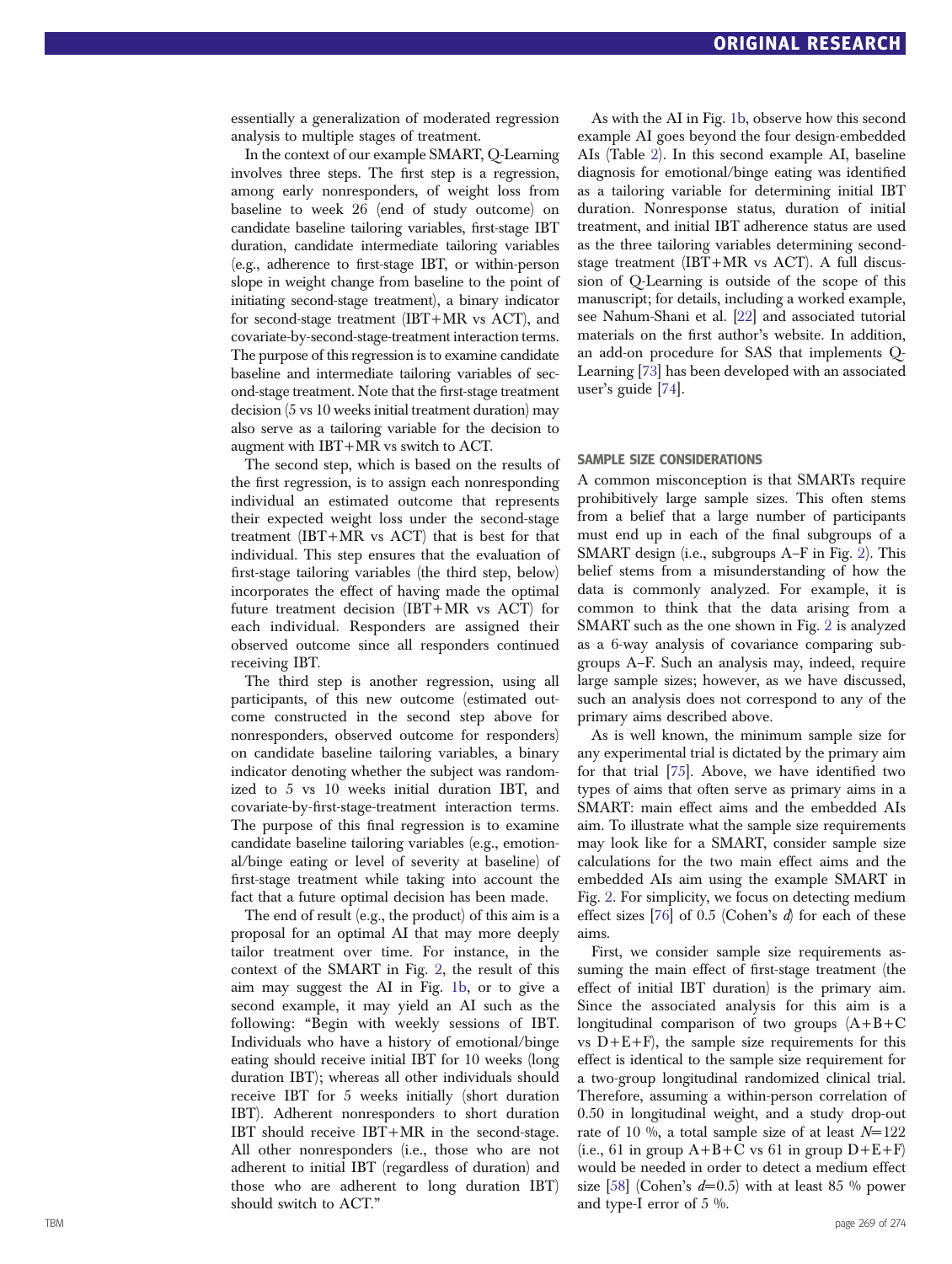<span id="page-10-0"></span>

Fig 3 | This is a variation of the example SMART in Fig. <sup>3</sup> in which the decision to provide 5 vs 10 weeks of initial IBT occurs at the end of 5 weeks on IBT instead of at baseline.  $N$  sample of overweight or obese adult participants,  $R$  randomization, with probability 1/2, IBT individualized behavioral treatment, MR meal replacements, ACT acceptance and commitment therapy (adapted for weight loss)

Second, we consider the sample size requirement assuming the main effect of second-stage treatment (the effect of augment IBT with MR vs switch to ACT among nonresponders to IBT) is the primary aim. This analysis is also a two-group comparison (subgroups  $B+E$  vs subgroups  $C+F$ ). Yet, because this analysis is among nonresponders, the sample size calculations need to take into account the rate of nonresponse to IBT as follows. For simplicity, here the rates are assumed to be equal between short vs long duration initial IBT; however, in applications where this is not an appropriate assumption, we recommend the conservative approach of choosing the smaller nonresponse rate. Assuming a nonresponse rate of 0.60 to initial IBT, and keeping all other assumptions the same as above, would require a total sample size of at least  $N=204=122/0.6$ ; that is,  $204/2=102$  in group  $A+B+C$  vs 102 in group  $D+E+F$ , which implies  $102\times0.6=61$  in group  $B+E$ vs 61 in group C+F. Note that a nonresponse rate lower than 0.6 would result in a larger total N.

Third, we consider the sample size requirement assuming the embedded AIs aim is the primary aim, operationalized as identifying which of the four embedded adaptive interventions leads to the greatest amount of weight loss (as opposed to operationalizing it as a hypothesis test). Following Oetting et al. [\[63\]](#page-14-0), a total sample size of at least  $N=$ 154 is required in order to correctly identify the best embedded AI with at least 95 % probability. This calculation assumes that the best and second-best AIs differ by no smaller than a medium effect size (Cohen's  $d=0.5$ ) and the study drop-out rate is 10 %. (A web applet for this calculation exists at the Methodology Center website [[77](#page-14-0)]). An alternative, potentially less conservative approach, is to calculate the sample size to contrast two (or more) embedded adaptive interventions by simulation experiment [\[78\]](#page-14-0).

#### A SMART DESIGN VARIATION

A SMART DESIGN VARIATION Different SMART designs are suitable for addressing different types of scientific questions [[21,](#page-13-0) [23\]](#page-13-0).

An interesting variation of the SMART shown in Fig. [2](#page-4-0) centers on whether the decision to provide 5 vs 10 weeks of initial IBT occurs at baseline or whether this decision occurs at some point after initial IBT (but prior to 10 weeks). The design in Fig. [2](#page-4-0) supposes that the decision of 5 vs 10 weeks occurs at baseline; and consistent with this consideration, all participants are randomized at baseline to 5 vs 10 weeks duration of IBT. However, suppose that the decision to provide 5 vs 10 weeks of initial IBT is one that occurs (or investigators believe should occur) at the end of week 5, rather than at baseline. In this case, a variation of the SMART design shown in Fig. [2](#page-4-0) (see Fig. 3) would provide 5 weeks of initial IBT to all participants. Then, at the end of week 5, all participants are randomized to either (1) immediately assess response/nonresponse status for purposes of deciding whether to continue IBT, augment IBT with MR, or switch to ACT or (2) provide an additional 5 weeks of initial IBT before assessing response/nonresponse status (i.e., postpone the assessment for another 5 weeks). Nonresponders (at the end of week 5 or week 10) would be re-randomized to IBT+MR vs ACT, as before.

Apart from the important practical matter of which type of duration decision makes the most sense in clinical practice, the investigator's decision to design the SMART as in Fig. [2](#page-4-0) vs the variation in Fig. 3 also has scientific implications. Consider the following trade-off: Since, in the SMART in Fig. [2,](#page-4-0) individuals are initially aware of the assignment to 5 vs 10 weeks of initial IBT, this design permits investigators to examine interesting "expectancy effects of initial IBT duration". That is, even though the two arms are nominally identical up to week 5 in terms of the intervention being provided (IBT), it is possible that during the initial 5 weeks, participants in the two arms may differ in weight loss trajectories due to knowing how long they will remain on initial IBT. One conjecture is that participants in shorterduration IBT, for instance, may become more motivated (than participants in longer duration) to achieve quicker weight loss knowing that their progress is going to be assessed relatively soon.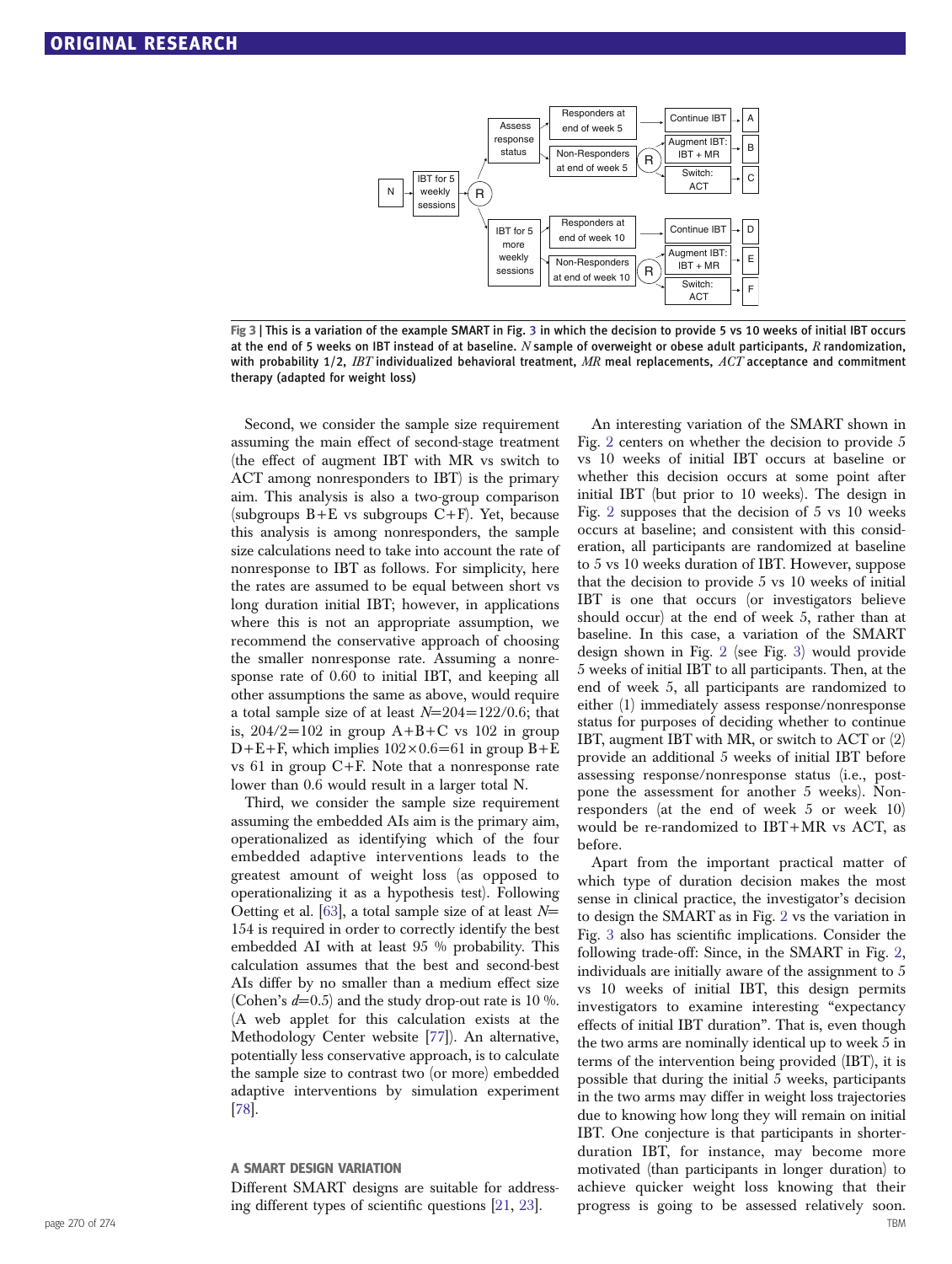The latter design is less suitable for shedding light on such interesting expectancy effects of initial IBT duration. On the other hand, since in the latter design the decision concerning 5 vs 10 weeks of initial IBT occurs at week 5, this permits greater opportunity for developing a more deeply-tailored AI. For instance, the latter design would permit investigators to understand whether information about the progress of individuals during the first 5 weeks (in addition to baseline information) can be used to tailor the decision to assess response/ nonresponse immediately (at week 5) versus postpone the assessment for another 5 weeks. This examination would be part of the optimization aim analysis. Thus, the latter design offers additional opportunities for using data to inform the decision to provide 5 vs 10 weeks of initial IBT.

#### **DISCUSSION**

For simplicity, this manuscript focused on the development of an adaptive weight loss intervention in the acute phase of treatment. However, in clinical practice, adaptive interventions may also span across the acute and maintenance phase continuum. For example, individuals who meet their target weight loss goals at the end of week 26 of acute phase treatment may be offered a personal contact intervention via telephone [[79\]](#page-14-0) to sustain their weight loss in the maintenance phase, whereas the intervention intensity may be increased for others who do not meet their target weight loss goals. Indeed, the ideas in this manuscript extend readily to this type of application, and within or between any phases/sequences of care.

SMART designs differ signi ficantly from standard randomized clinical trials (RCT) in terms of their overarching aim. Whereas the overarching aim of a SMART is to *construct* a high-quality adaptive intervention based on data, the overarching aim of an RCT is to evaluate an already-developed intervention versus a suitable control. Examples of suitable controls may be usual care, enhanced care, a fixed (nonadaptive) intervention, etc. That is, an RCT is highly useful when investigators already have the theoretical basis and empirical evidence necessary for constructing the best/optimal adaptive intervention, and they wish to test the effectiveness of this already-developed AI by comparing it to a suitable control. For instance, Jakicic and colleagues [\[44\]](#page-13-0) developed an 18-month stepped-care AI for weight loss, in which the "contact frequency, contact type and other strategies were modi fied over time depending on the achievement of weight loss goals at 3-month intervals ". In developing this AI prior to study, decisions were made (i) about the total number of decision stages, including when and how often they would occur (i.e., there was a step every 3 months over 18 months), (ii) to use one tailoring variable (i.e., weight loss), (iii) about the treatment options (i.e., group sessions, behavioral

lessons, 1 vs 2 sessions of telephone counseling, individual sessions, and meal replacements), and (iv) about the decision rules linking weight loss and treatment options at each time point (i.e., different weight loss cutoffs were decided on at different steps). After these decisions were made, the investigators evaluated this adaptive intervention versus a standard behavioral weight loss intervention using a 2-arm RCT. The aim of this study was not to construct an adaptive intervention; rather, the aim was to evaluate the above-described intervention.

However, as noted earlier, in many other cases investigators have insufficient empirical evidence or theoretical basis to form a high-quality adaptive intervention. That is, investigators often confront important open questions such as "What is the best first-stage treatment? " , "What is the best subsequent treatment? " , "What is the optimal intensity and scope for the first- or subsequent-stage interventions?", "What is the optimal timing of a change in treatment? " , "How often should the intensity of the intervention be stepped-up or stepped-down? " , "Should adherence to initial treatment be used in addition to achieving certain weight loss goals to decide how to modify the intervention? ", or "What other measures can be used to adapt the intervention over time so as to effectively address the specific and changing needs of the individual?" SMART designs can help address these critical questions empirically, using experimental design principles, prior to evaluation.

The end result of a SMART is a proposal for an optimal AI, e.g., such as the more deeply-tailored AI in Fig. [1b.](#page-1-0) Following the development of an optimized AI using data arising from a SMART, an investigator may choose to evaluate the optimized AI versus a suitable control using a subsequent RCT.

SMARTs are part of the Multiphase Optimization Strategy (MOST; [[66](#page-14-0)]), a framework for constructing effective multicomponent behavioral interventions. To appreciate this, consider that: (a) AIs, which SMARTs aim to construct, are multicomponent interventions (e.g., different components may be provided at different time points to different individuals); (b) factorial designs (along with other approaches) are often used in the optimization stage of MOST to develop more potent interventions [[65](#page-14-0) , [67](#page-14-0)] and, as stated earlier, SMART is a type of factorial design [\[17\]](#page-13-0); and (c) using a SMART to construct the best AI prior to evaluating it in an RCT is consistent with the resource management principle of MOST, which states that "available research resources must be managed strategically so as to gain the most information [to] move science forward fastest " [\[66\]](#page-14-0). For example, concerning (c), it would be less cost-effective —both in terms of actual dollars spent and, importantly, the value of the scienti fic information gained (see Section "[Overview](#page-7-0) [of data analyses for the common scienti](#page-7-0) fic aims in a [SMART](#page-7-0) " of [ [1](#page-12-0) ] —to conduct one RCT to evaluate the TBM page 271 of 274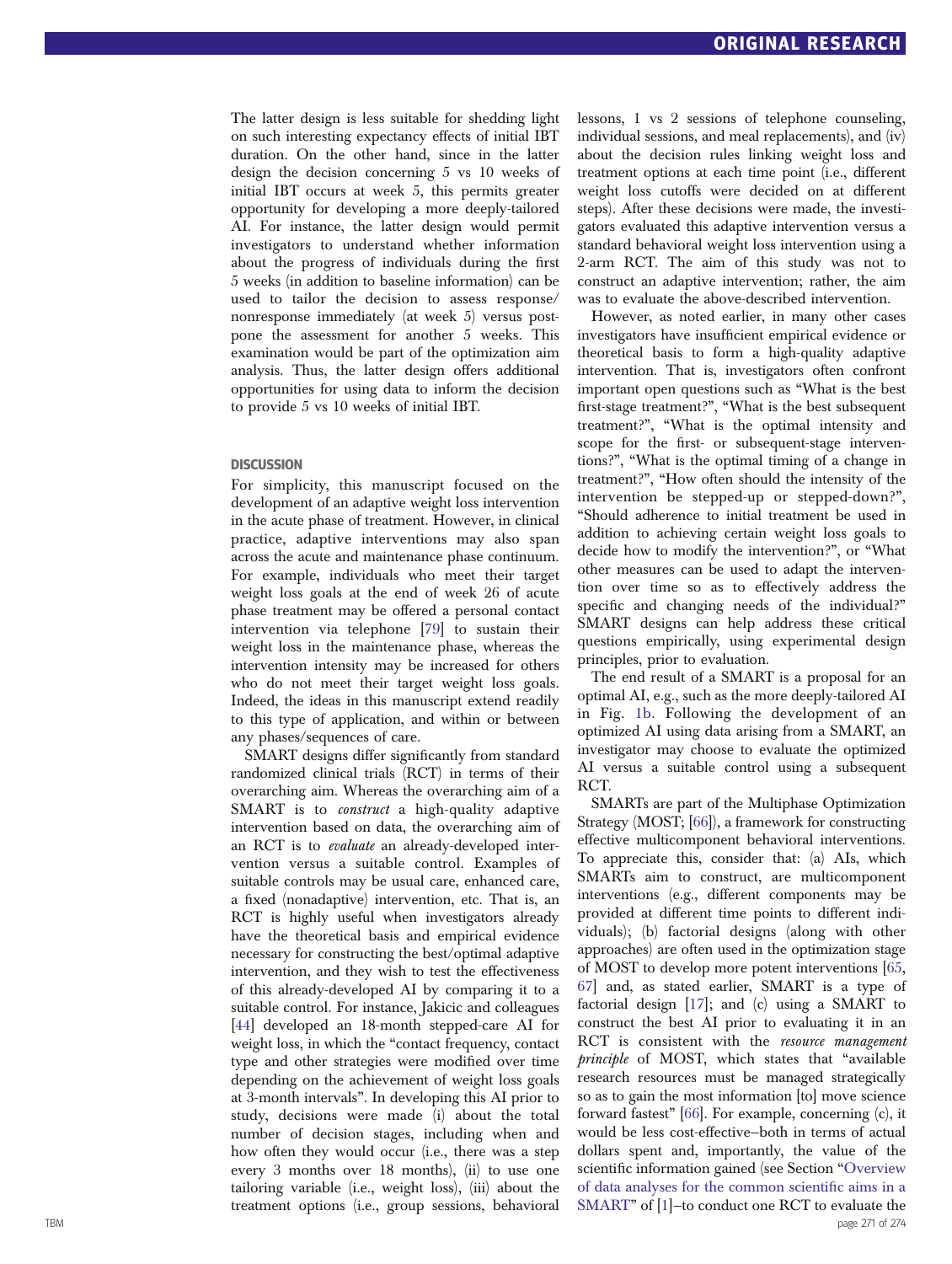<span id="page-12-0"></span>effect of short versus long duration initial IBT, followed by a second RCT (among nonresponders to the IBT duration which appears best on average based on the results of the first RCT) to evaluate the effect ACT vs IBT+MR, followed by a third RCT to evaluate the effect of the adaptive intervention as a whole (for both responders and nonresponders) versus a suitable control.

In terms of the actual conduct of the trial, a SMART differs from other experimental designs (such as RCTs and factorial designs) in that randomizations occur repeatedly over time. The core methodological rationale for the randomizations, however, remains the same. That is, just as randomization is aimed at permitting an unbiased comparison (i.e., free of alternative explanations due to confounding or treatment selection bias [[75](#page-14-0)]) between the experimental treatment and a control conditions in an RCT or between different levels of treatment components in a factorial design, the randomizations in a SMART are aimed at permitting unbiased comparisons between treatment components (or their levels) at each decision stage in the development of an AI. SMARTs also differ from other experimental designs in that randomizations may be restricted based on an intermediate response/nonresponse to earlier treatment; e.g., second-stage randomization to ACT vs IBT+MR in Fig. [2](#page-4-0) occurs only for nonresponders to IBT.

A practical issue concerns the randomized allocation of participants in a SMART. Investigators may choose to randomize participants up-front (at baseline). That is, for example, study participants might be randomized at baseline, to one of the embedded four AIs listed in Table [2](#page-5-0). Or investigators may generate allocations in "real time" as each participant reaches a point of randomization. Both approaches permit stratified random allocation; this is used to control potential bias due to chance imbalances in treatment groups on key prognostic factors. However, the former approach only allows stratified random allocation based on baseline prognostic factors, whereas in the latter approach randomizations can make use of a wider variety of prognostic factors. For example, in Fig. [2,](#page-4-0) first-stage randomizations may be stratified based on baseline measures (including those considered as candidate baseline tailoring variables), such as baseline weight or BMI; and second-stage randomizations, among nonresponders, may be stratified on intermediate outcomes, such as adherence to IBT, or changes in weight from baseline observed prior to the secondstage. Stratifying the second-stage randomization on intermediate outcomes is not possible with up-front randomization to the embedded AIs; yet such stratification is particularly attractive when nonadherence in the first-stage (to IBT) may be prognostic of outcomes to the second-stage treatments. Other practical considerations and challenges in the design and conduct of SMART are discussed elsewhere [[80](#page-14-0)].

In addition to the misconception that SMARTs require large sample sizes, another common concern about SMARTs has to do with blinded assessment of outcomes. For example, there may be concern that staff's knowledge of both initial treatment assignment and the value of the tailoring variable may lead to differential assessment (e.g., information bias) in the collection of study outcomes. As with any randomized trial, the key to avoiding this type of bias in a SMART is to make a clear distinction between the measures used for treatment (e.g., tailoring variables) versus the outcomes used for research [\[80\]](#page-14-0). For example, in the SMART in Fig. [2,](#page-4-0) the weight loss measures used to determine response/nonresponse at the end of the 5th and 10th weekly session is part of the definition of the embedded AIs. The therapist providing IBT, for example, may collect these measures. To avoid information bias, these measures would not be used to address the research aims. Rather, a separate set of research outcomes collected by an independent evaluator (IE; i.e., an assessor who is blind to treatment assignment) could be used to address the research aims. Some investigators may choose to conduct a SMART where blinded research outcomes are used for both treatment and research; however, since IE's are not a part of clinical practice, careful consideration would need to be given to the impact of this on the applicability of the embedded AIs in clinical practice.

Misconceptions about SMART also arise when the term "adaptive design" is used to describe SMARTs because the phrase is not sufficiently precise [\[81\]](#page-14-0). SMART studies are used to develop "adaptive interventions". However, SMART studies are not necessarily "adaptive trial designs" in the sense that in adaptive trial designs, the clinical trial can be altered during the course of the trial (e.g., minimum required sample size is recalculated, or a treatment arm is abandoned) as data is gathered during the conduct of the trial [\[82\]](#page-14-0).

Acknowledgments: The development of this article was funded by the following grants from the National Institutes of Health: P50DA010075 (Murphy, Almirall), R03MH09795401 (Almirall), RC4MH092722 (Almirall), P30DK092924 (Sherwood), and P30DK050456 (Sherwood).

- 1. Murphy SA, Lynch KG, Olsin D, et al. Developing adaptive treatment strategies in substance abuse research. Drug Alcohol Depend. 2007; 88(2): S24-S30.
- 2. Lavori PW, Dawson R. Adaptive treatment strategies in chronic disease. Annu Rev Med. 2008; 59: 443p-453p.
- 3. Middleton KM, Patidar SM, Perri MG. The impact of extended care on the long-term maintenance of weight loss: a systematic review and meta-analysis. Obes Rev. 2012; 13(6): 509-517.
- 4. Butryn ML, Webb V, Wadden TA. Behavioral treatment of obesity. Psychiatric Clin North Am. 2011; 34(4): 841-859.
- 5. Rock CL, Flatt SW, Sherwood NE, et al. Effect of a free prepared meal and incentivized weight loss program on weight loss and weight loss maintenance in obese and overweight women: a randomized controlled trial. JAMA. 2010; 304(16): 1803-1810.
- 6. Jeffrey RW, Drewnowski A, Epstein LH, et al. Long-term maintenance of weight loss: current status. Health Psychol. 2000; 19(1): 5-16.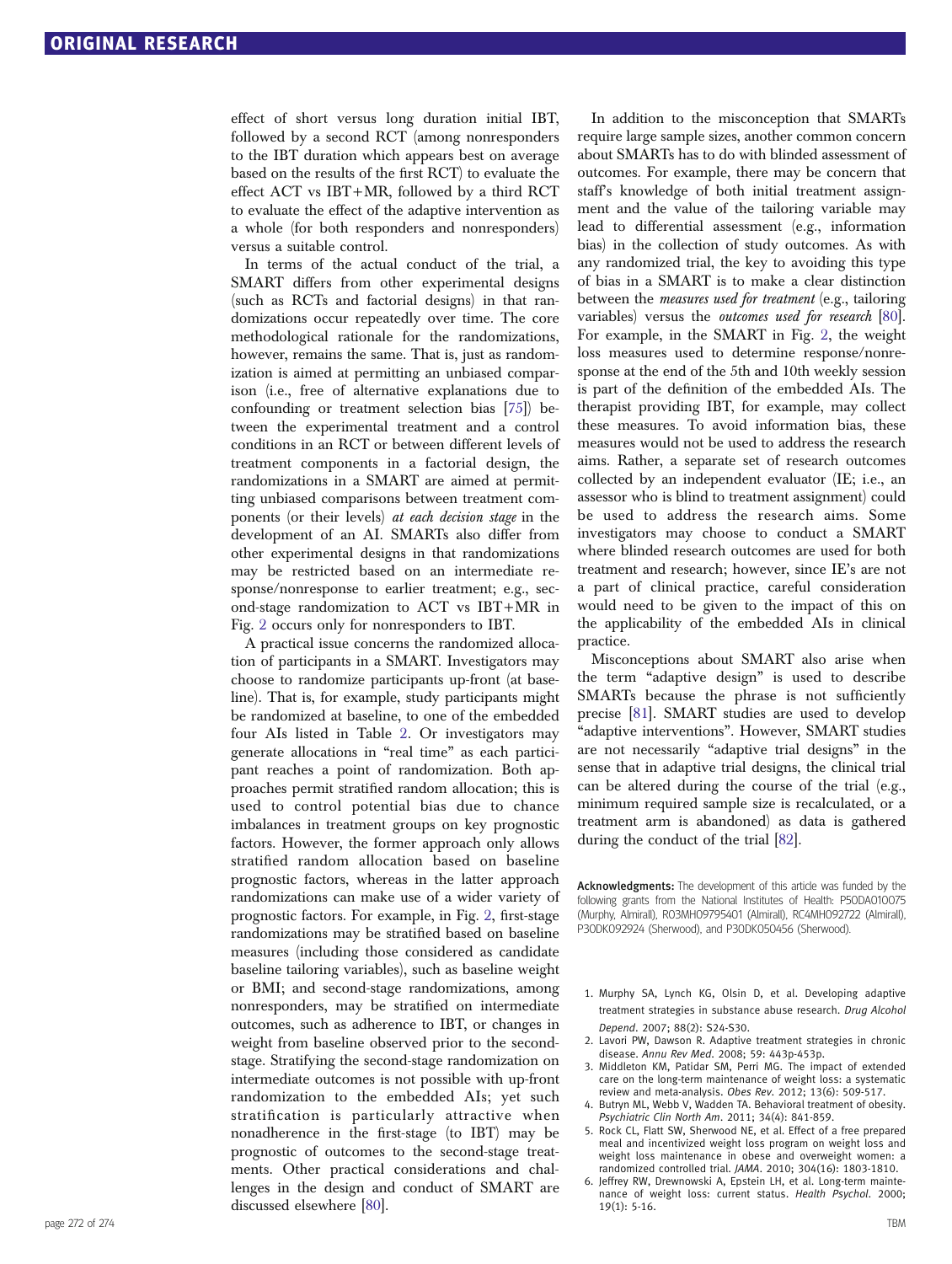- <span id="page-13-0"></span>7. Tate DF, Jeffery RW, Sherwood NE, et al. Long-term weight losses associated with prescription of higher physical activity goals. Are higher levels of physical activity protective against weight regain? Am J Clin Nutr. 2007; 85(4): 954-959.
- 8. Waleekhachonloet OA, Limwattananon C, Limwattananon S, et al. Group behavior therapy versus individual behavior therapy for healthy dieting and weight control management in overweight and obese women living in rural community. Obes Res Clin Pract. 2007; 1(4): 223-232.
- 9. Makris A, Foster GD. Dietary approaches to the treatment of obesity. Psychiatr Clin North Am. 2011; 34(4): 813-827.
- 10. Wing RR, Jeffery RW. Food provision as a strategy to promote weight loss. Obes Res. 2001; 9(4): 271S-275S.
- 11. The Diabetes Prevention Program (DPP): description of lifestyle intervention. Diabetes Care. 2002; 25(12): 2165 –2171.
- 12. Ryan DH, Espeland MA, Foster GD, et al. Look AHEAD (Action for Health in Diabetes): design and methods for a clinical trial of weight loss for the prevention of cardiovascular disease in type 2 diabetes. Control Clin Trials. 2003; 24(5): 610-628.
- 13. Jeffery RW, Wing RR, Sherwood NE, et al. Physical activity and weight loss: does prescribing higher physical activity goals improve outcome? Am J Clin Nutr. 2003; 78(4): 669-670.
- 14. Levy RL, Jeffery RW, Langer SL, et al. Maintenance-tailored therapy vs. standard behavior therapy for 30-month maintenance of weight loss. Prev Med. 2010; 51(6): 457-459.
- 15. Knowler WC, Barrett-Connor E, Fowler SE, et al. Reduction in the incidence of type 2 diabetes with lifestyle intervention or metformin. N Engl J Med. 2002; 346: 393-403.
- 16. Nackers LM, Ross KM, Perri MG. The association between rate of initial weight loss and long-term success in obesity treatment: does slow and steady win the race? Int J Behav Med. 2010; 17(3): 161-167.
- 17. Murphy SA, Bingham D. Screening experiments for developing dynamic treatment regimes. J Am Stat Assoc. 2009; 184: 391- 408.
- 18. Lavori PW, Dawson R. A design for testing clinical strategies: biased adaptive within-subject randomization. J R Statist Soc A. 2000; 163: 29-38.
- 19. Lavori PW, Dawson R. Dynamic treatment regimes: practical design considerations. Clin Trials. 2004; 1: 9-20.
- 20. Murphy SA. An experimental design for the development of adaptive treatment strategies. Stat Med. 2005; 24: 1455-1481.
- 21. Nahum-Shani I, Qian M, Almirall D, et al. Experimental design and primary data analysis methods for comparing adaptive interventions. Psychol Methods. 2012; 17(4): 457-477.
- 22. Nahum-Shani I, Qian M, Almirall D, et al. Q-Learning: a data analysis method for constructing adaptive interventions. Psychol Methods . 2013; 2012; 17(4): 478 –94.
- 23. Lei H, Nahum-Shani I, Lynch K, et al. A "SMART " design for building individualized treatment sequences. Annu Rev Clin Psychol. 2012; 8: 21-48.
- 24. Voils CI, Chang Y, Crandell J, et al. Informing the dosing of interventions in randomized trials. Contemp Clin Trials. 2012; 33: 1225-1230.
- 25. Murphy SA. Optimal dynamic treatment regimes. J R Stat Soc Series B. 2003; 65: 331-355.
- 26. van der Laan MJ, Petersen ML. History-adjusted marginal structural models and statically-optimal dynamic treatment regimes. UC Berkeley Division of Biostatistics Working Paper Series. 2004; 158. [http://www.bepress.com/ucbbiostat/pa](http://www.bepress.com/ucbbiostat/paper158)[per158](http://www.bepress.com/ucbbiostat/paper158).
- 27. Wahed AS, Tsiatis AA. Optimal estimator for the survival distribution and related quantities for treatment policies in two-stage randomization designs in clinical trials. Biometrics. 2004; 60: 124-133.
- 28. Hernán MA, Lanoy E, Costagliola D, et al. Comparison of dynamic treatment regimes via inverse probability weighting. Basic Clin Pharmacol Toxicol. 2006; 98: 237-242.
- 29. Moodie EEM, Richardson TS, Stephens DA. Demystifying optimal dynamic treatment regimes. Biometrics. 2007; 63: 447-455.
- 30. Bembon O, van der Laan MJ. Analyzing sequentially randomized trials based on causal effect models for realistic individualized treatment rules. Stat Med. 2008; 27(19): 3689-3716.
- 31. Murphy SA, Almirall D. Dynamic treatment regimens. In: Kattan MW, ed. Encyclopedia of Medical Decision Making. Thousand Oaks: Sage Publications; 2009.
- 32. Chakraborty B, Murphy SA, Strecher V. Inference for non-regular parameters in optimal dynamic treatment regimes. Stat Methods Med Res. 2010; 19(3): 317-343.
- 33. Orellana L, Rotnitzky A, Robins JM. Dynamic regime marginal structural mean models for estimation of optimal dynamic treatment regimes, Part I: Main Content. Int J Biostat. 2010; 6(2): Article No. 8.
- 34. Orellana L, Rotnitzky A, Robins JM. Dynamic regime marginal structural mean models for estimation of optimal dynamic

treatment regimes, part ii: proofs of results. Int J Biostat. 2010;6(2):Article No. 9.

- 35. Cain LE, Robins JM, Lanoy E, Logan R, Costagliola D, Hernán MA. When to start treatment? A systematic approach to the comparison of dynamic regimes using observational data. Int J Biostat. 2010; 6(2): Article No. 18.
- 36. Wang L, Rotnitzky A, Lin X, et al. Evaluation of viable dynamic treatment regimes in a sequentially randomized trial of advanced prostate cancer. J Am Stat Assoc. 2012; 107(498): 493-508.
- 37. Laber E, Lizotte D, Qian M, Pelham W, and Murphy SA. Statistical inference in dynamic treatment regimes. Unpublished.
- 38. Almirall D, Compton SN, Rynn MA, et al. SMARTer discontinuation trials: with application to the treatment of anxious youth. J Child Adolesc Psychopharmacol. 2012; 22(5): 364-374.
- 39. Dawson R, Lavori PW. Placebo-free designs for evaluating new mental health treatments: the use of adaptive treatment strategies. Stat Med. 2004; 23(21): 3249-3262.
- 40. Wilson GT, Vitousek KM, Loeb KL. Stepped care treatment for eating disorders. J Consult Clin Psychol. 2000; 68(4): 564-572.
- 41. Carels RA, Darby L, Cacciapaglia HM, et al. Applying a steppedcare approach to the treatment of obesity. J Psychosom Res. 2005; 59(6): 375-383.
- 42. Carels RA, Young KM, Coit CB, et al. The failure of therapist assistance and stepped-care to improve weight loss outcomes. Obesity. 2008; 16(6): 1460-1462.
- 43. Carels RA, Wott CB, Young KM, et al. Successful weight loss with self-help. J Behav Med. 2009; 32(6): 503-509.
- 44. Jakicic JM, Tate DF, Lang W, et al. Effect of a stepped-care intervention approach on weight loss in adults. JAMA. 2012; 307(24): 2617-2626.
- 45. McKellar J, Austin J, Moos R. Building the first step: a review of low-intensity interventions for stepped care. Add Sci Clin Pract. 2012; 7(1): 26.
- 46. Strecher VJ, Shiffman S, West R. Randomized controlled trial of a web-based computer-tailored smoking cessation program as a supplement to nicotine patch therapy. Addiction. 2005: 100(5): 682-688.
- 47. Hayes SC, Luoma J, Bond F, et al. Acceptance and commitment therapy: model, processes, and outcomes. Behav Res Ther. 2006; 44(1): 1-25.
- 48. Lillis J, Hayes SC, Bunting K, et al. Teaching acceptance and mindfulness to improve the lives of the obese: a preliminary test of a theoretical model. Ann Behav Med. 2009; 37: 58-69.
- 49. Lillis J, Hayes SC, Levin ME. Binge eating and weight control: the role of experiential avoidance. Behav Modif. 2011; 35(3): 252- 264.
- 50. De Zwaan M, Mitchell J, Seim HC, et al. Eating related and general psychopathology in obese females with binge-eating disorder. Int J Eat Disord. 1994; 15: 43-52.
- 51. Forman EM, Butryn ML, Juarascio AS, et al. The mind your health project: a randomized controlled trial of an innovative behavioral treatment for obesity. Obesity. 2013; 21(6): 1119-1126.
- 52. Thall P, Logothetis C, Pagliaro L, et al. Adaptive therapy for androgen-independent prostate cancer: a randomized selection trial of four regimens. J Natl Cancer Inst. 2007; 99(21): 1613- 1622.
- 53. Almirall D, Lizotte D, Murphy SA. SMART design issues and the consideration of opposing outcomes. J Am Stat Assoc. 2012; 107(498): 509-512.
- 54. Lieberman JA, Stroup TS, McEvoy JP, et al. Effectiveness of antipsychotic drugs in patients with chronic schizophrenia. N Engl J Med. 2005; 353: 1209-1223.
- 55. The Methodology Center. Projects using SMART. Available at [http://methodology.psu.edu/ra/adap-treat-strat/projects.](http://methodology.psu.edu/ra/adap-treat-strat/projects) Accessibility verified December 31, 2013.
- 56. Wing RR, Jeffery RW, Burton LR, et al. Food provision vs structured meal plans in the behavioral treatment of obesity. Int J Obes Relat Metab Disord. 1996; 20(1): 56-62.
- 57. Heyms field SB, van Mierlo CA, van der Knaap HC, et al. Weight management using a meal replacement strategy: meta and pooling analysis from six studies. Int J Obes Relat Metab Disord . 2003; 27(5): 537-549.
- 58. Forman EM, Hoffman KL, McGrath KB, et al. A comparison of acceptance- and control-based strategies for coping with food cravings: an analog study. Behav Res Ther. 2007; 45(10): 2372- 2386.
- 59. Lillis J, Hayes SC, Bunting K, et al. Teaching acceptance and mindfulness to improve the lives of the obese: a preliminary test of a theoretical model. Ann Behav Med. 2009; 37(1): 58-69.
- 60. Forman EM, Butryn M, Hoffman KL, et al. An open trial of an acceptance-based behavioral treatment for weight loss. Cogn Behav Pract. 2009; 16: 223-235.
- 61. Juarascio A, Shaw J, Forman E, et al. Acceptance and commitment therapy as a novel treatment for eating disorders: an initial test of efficacy and mediation. Behav Modif. 2013; 37(4): 459- 489.